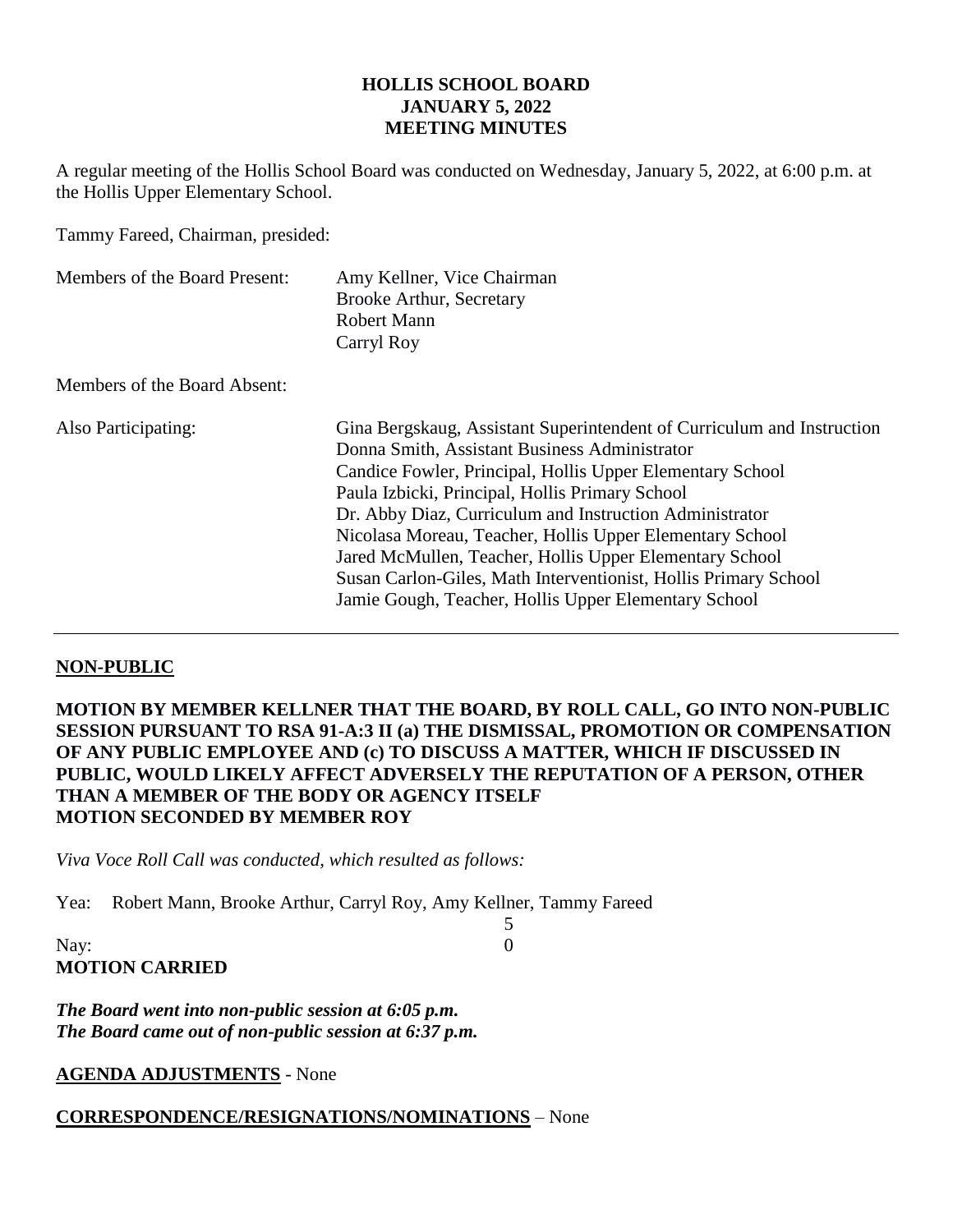### **APPROVAL OF MINUTES**

Hollis School Board . . . . . . . . . . . . . . . . . . . . . . . . . . . . . . . . . . . . . . . . . . . . . . . . . . . . . . . . . [December 1, 2021](https://www.sau41.org/docs/district/depts/108/2021-12-01-hsb-minutes-draft.pdf?id=2584)

*The following amendments were offered:*

Page 2, Line 41; insert "here" following "The allegation" Page 8, Line 46; correct the spelling of "U-Haul" Page 11, Line 33; correct the spelling of "The" Page 12, Line 4; replace the period with a comma following "cafeteria"

#### **MOTION BY MEMBER ARTHUR TO ACCEPT, AS AMENDED MOTION SECONDED BY MEMBER KELLNER MOTION CARRIED 5-0-0**

#### **PUBLIC INPUT**

Lauren Craig, 17 Hills Farm Lane

Read into the record the following:

*"Notice of Maladministration, Malice, Malfeasance by the Hollis School Board Officials and NH Government Servants, Person or Entity*

*Notice to Agent is Notice to Principal and Notice to Principal is Notice to Agent*

*I, one of the people, as seen in the New Hampshire Constitution Bill of Rights Article 8, Sui Juris, in this court of record, you, being trustees of the people, must provide due care and remember your oath, which binds you, I make the following statements and claims:*

*In implementing mandates concerning personal health decisions for the people of New Hampshire and their children, you are exercising authority, which was never granted to you. The Constitution clearly reserves the authority to make or suspend laws to the Legislature.*

*New Hampshire Constitution Part 1, Article 29 - Suspension of Laws by Legislature Only: "The power of suspending the laws, or the execution of them, ought never to be exercised but by the Legislature, or by authority derived therefrom, to be exercised in such particular cases only as the Legislature shall expressly provide for."*

*With full knowledge, you in your elected office took an oath to uphold the United States Constitution and the New Hampshire Constitution. The requirements of the office for which you were elected or hired are indicated in the New Hampshire Constitution and are detailed in the appropriate State Statutes, which you apply to your position.*

*In addition, as well as other agents who are elected with full knowledge, that you are now trust indentured servants of those who elected you, we the people.*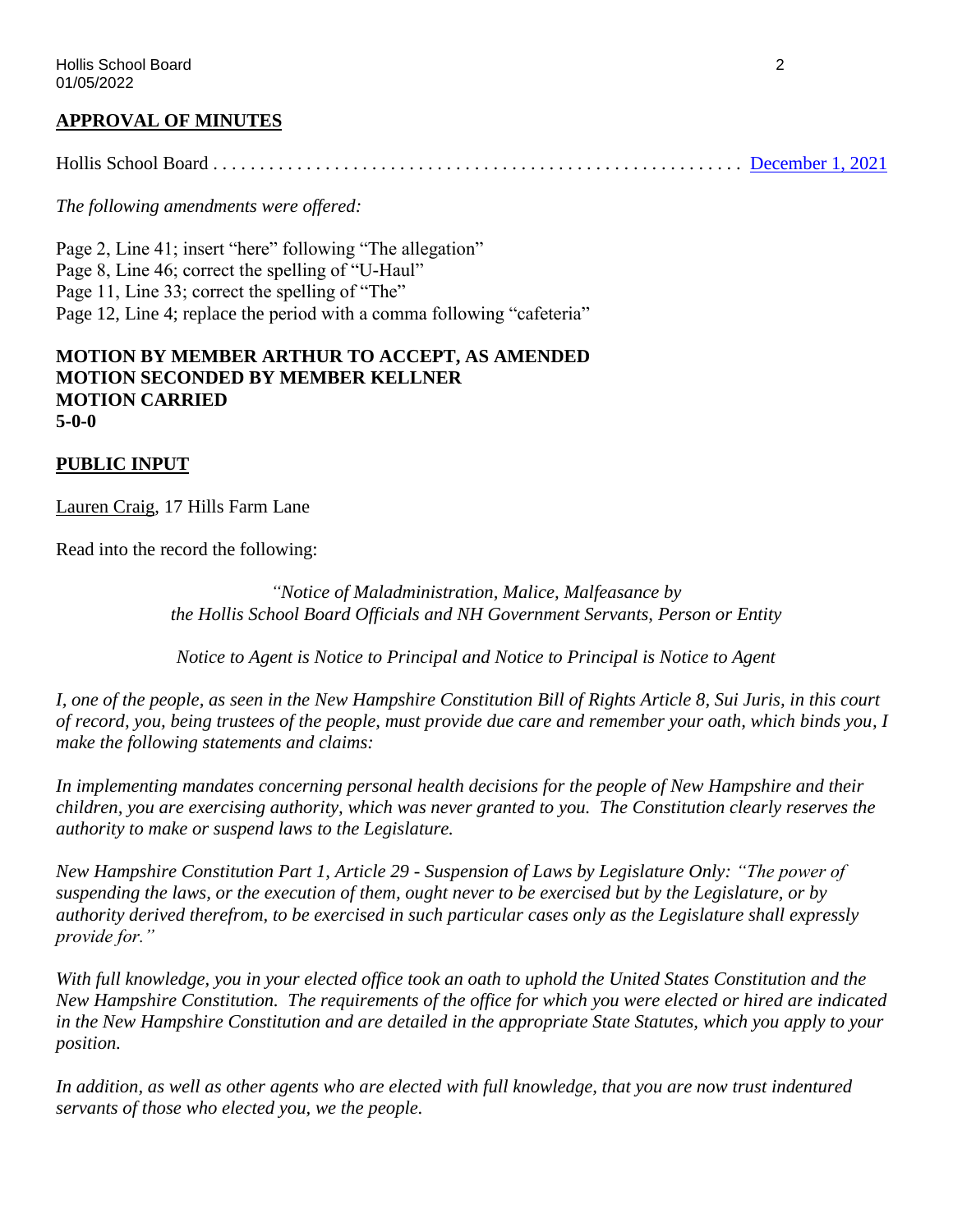Hollis School Board 3 01/05/2022

*All elected and hired agents are subject to an oath of office as a requirement for employment. You and all others who take this oath are now bound by that oath to uphold all the reserved rights of we the people as well as fully and faithfully fulfill the duties and obligations of the office.*

*By improperly exercising authority, not granted to your office, you have violated that oath and are subject to removal from office.*

*NH RSA 42:1 Oath Required "Every town officer shall make and subscribe the oath or declaration as prescribed by part 2, article 84 of the constitution of New Hampshire and any such person who violates said oath after taking the same shall be forthwith dismissed from the office involved.""*

Derek Craig, 17 Hills Farm Lane

Read the following into the record:

*"As New Hampshire is not a home rule state, no local government nor government agents may enact legislation or mandates, which conflict with those of the state. Since neither the General Court of New Hampshire, the Superior Court, the Governor, the Attorney General, the Health Director nor any other state office has the constitutional authority to mandate health choices, school boards are clearly barred from mandating health choices. This is especially illegal, if, as stipulated in Dillon's Rule, those requirements are not in keeping with the laws of the State of New Hampshire.*

*I assert therefore that the Governor and appropriate state authorities must immediately restrict or prohibit the actions of any entity, elected body or official in this state participating in enforcement of any mask or vaccine order. The Constitution gives this enforcement power to the Governor's Office. New Hampshire Constitution, Part 3, Article 41: "The governor shall be responsible for the faithful execution of the laws. He may, by appropriate court action or proceeding brought in the name of the state, enforce compliance with any constitutional or legislative mandate, or restrain violation of any constitutional or legislative power, duty, or right, by any officer, department or agency of the state. This authority shall not be construed to authorize any action or proceedings against the legislative or judicial branches."*

*The people in all 50 states are entitled to the protections and rights listed in their individual constitutions, which all contain similar language protecting the people's rights. You will see different states' constitutions Bill of Rights mentioned and asserted throughout this legal document. Please see the evidence below in your handouts.* 

*United States Constitution Article IV, Section 2, paragraph 1: "The Citizens of each state shall be entitled to all Privileges and Immunities of Citizens in the several states."* 

*The Constitution of the United States Bill of Rights Amendment 10: "The powers not delegated to the United States by the Constitution, nor prohibited by it to the states, are reserved to the states respectively, or to the people."*

*Please take notice that the following words "you, yourself, agents, all agents, elected servants, entity" when used are directed towards all parties listed in the to and cc sections so that all may be informed and educated of the matters at hand and provide remedy where needed."*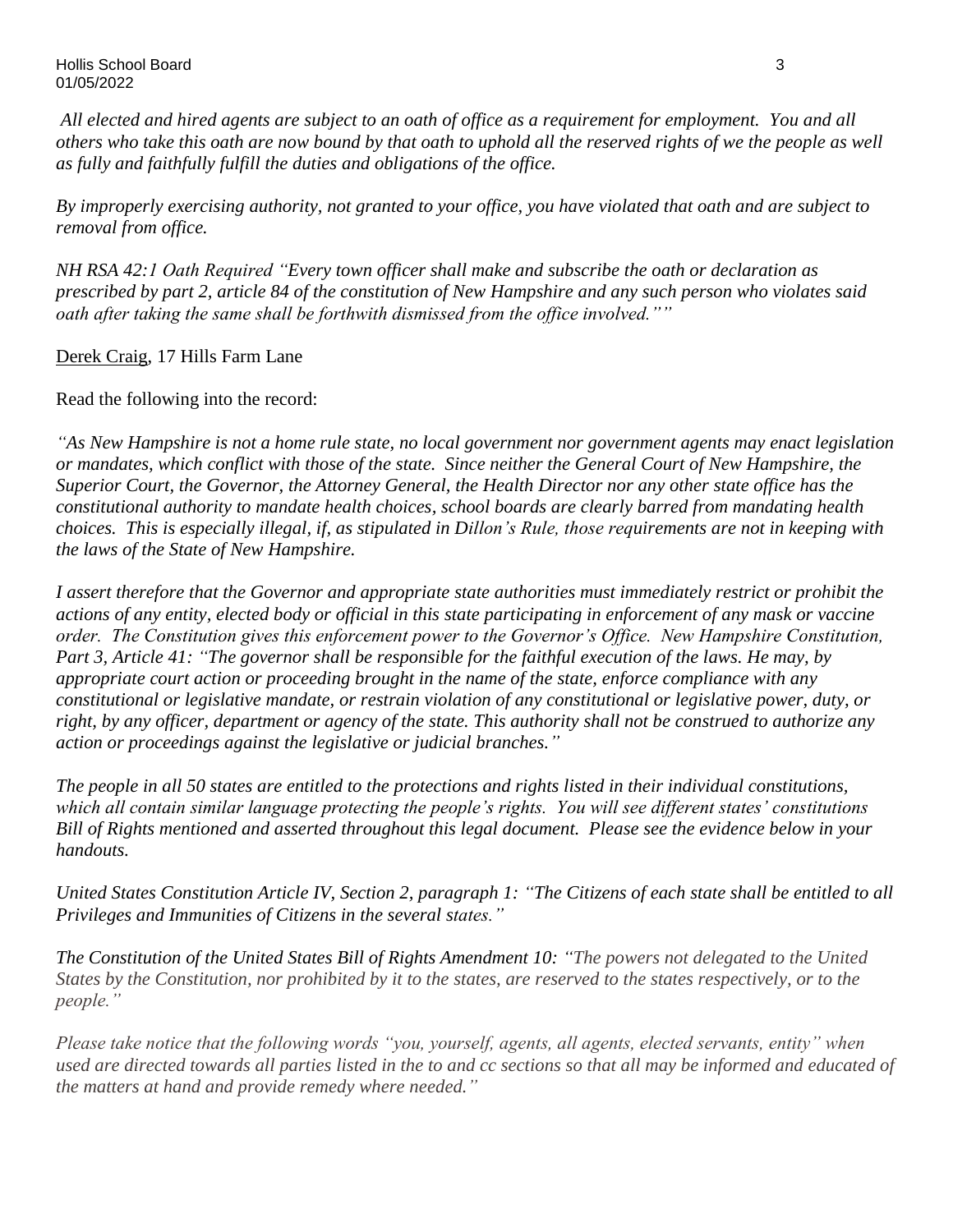### Maria Hubert, 68 Hideaway Lane

Read the following into the record:

*"1. Education Constitutional Articles Role of the Government, the People's Power – take notice that as one of the people found and described in the Bill of Rights of all 50 states' constitutions it is the right, duty, power, and responsibility of the people to give educations on the Bill of Rights. It is their right to demand redress, inform, and instruct their elected servants and entities who are registered and licensed to do commerce and are open to the public in our states to the possibility that they are knowingly or accidentally violating the people's constitutionally guaranteed rights. Those entities directly violate the express rights of the people through the implementation or the following of unconstitutional laws, statues, rules, policies or mandates that force the people to give up their rights for exemptions or benefits and be forced into compliance of any programs of any sort.*

*Take notice of the following article from New Hampshire which shows from whom power is derived. These articles show that government should be open, accessible, accountable and responsive and that the people have the right to give instructions to their representatives. New Hampshire Constitution Part 1, Article 1 - Equality of Men; Origin and Object of Government: "All men are born equally free and independent; Therefore, all government of right originates from the people, is founded in consent, and instituted for the general good."*

*New Hampshire Constitution Part 1, Article 2 - Natural Rights: "All men have certain natural, essential, and inherent rights among which are, the enjoying and defending life and liberty; acquiring, possessing, and protecting, property; and, in a word, of seeking and obtaining happiness. Equality of rights under the law shall not be denied or abridged by this state on account of race, creed, color, sex or national origin."*

*New Hampshire Constitution Part 1, Article 32 - Rights of Assembly, Instruction, and Petition: "The People have a right, in an orderly and peaceable manner, to assemble and consult upon the common good, give instructions to their Representatives, and to request of the legislative body, by way of petition or remonstrance, redress of the wrongs done them, and of the grievances they suffer."*

*Take notice government workers are the trustees and servants of the people as seen in the New Hampshire Constitution, which describes the role of a government worker in a republic. See evidence below.*

*New Hampshire Bills of Rights Article 8 - Accountability of Magistrates and Officers; Public's Right to Know - "All power residing originally in, and being derived from, the people, all the magistrates and officers of government are their substitutes and agents, and at all times accountable to them. Government, therefore, should be open, accessible, accountable and responsive.""*

Eric Morin, 18 Jambard Road

Read the following into the record:

*"Take notice that all excerpts from the several state constitutions described and referred to all officers of government as those of trustees, servants, agents, and substitutes whose role is the performance of the people's business. They are not a special class and are not higher in standing than the people. They are subject to the people's lawful demands. Therefore, the people have the responsibility of correcting maladministration, malice and any other form of malfeasance wronged during misconduct while doing that business of the people. See evidence below:*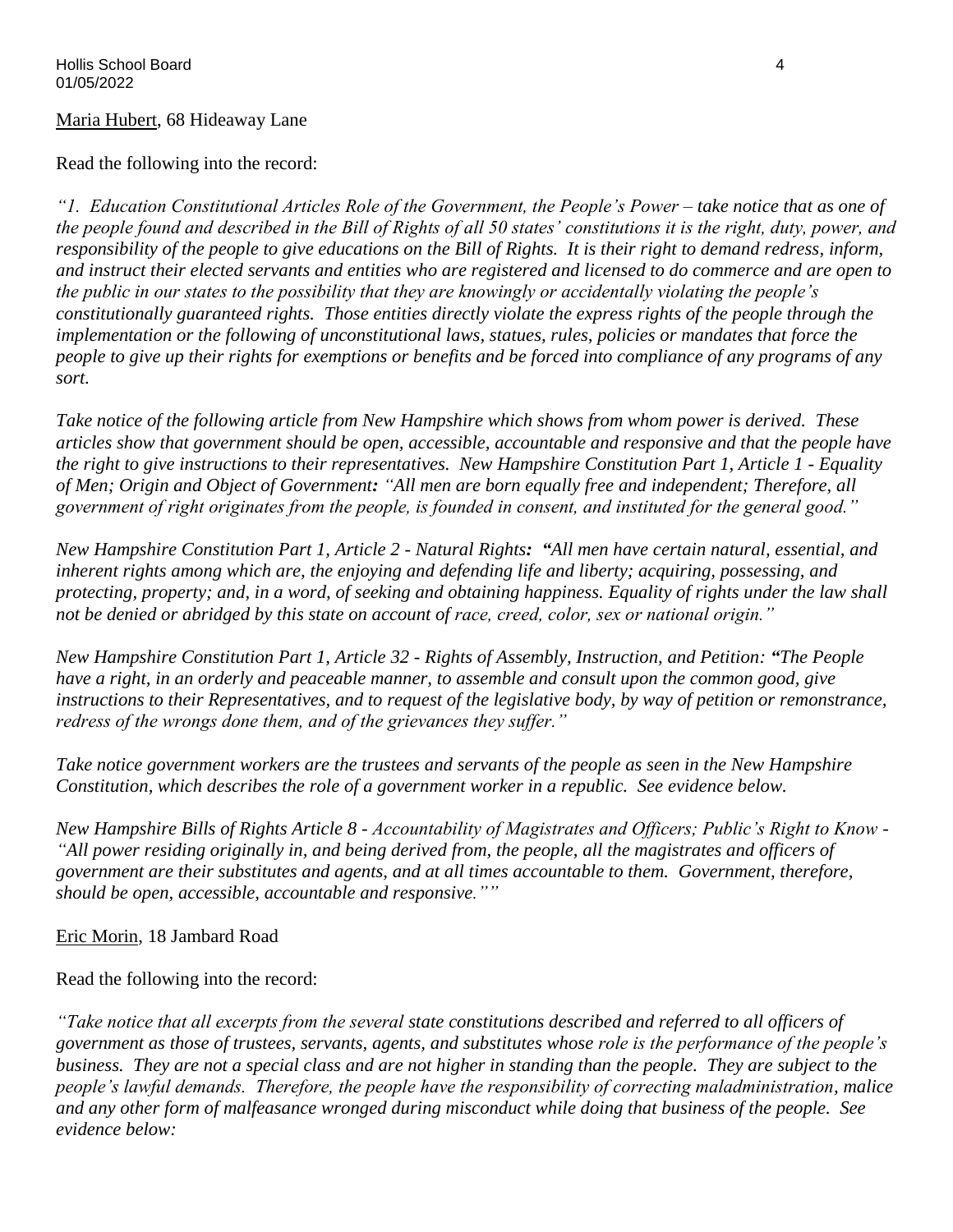*Virginia Bill of Rights Article 1, Section 3 - Government instituted for common benefit: "That government is, or ought to be, instituted for the common benefit, protection, and security of the people, nation, or community; of all the various modes and forms of government, that is best which is capable of producing the greatest degree of happiness and safety, and is most effectually secured against the danger of maladministration; and, whenever any government shall be found inadequate or contrary to these purposes, a majority of the community hath an indubitable, inalienable, and indefeasible right to reform, alter, or abolish it, in such manner as shall be judged most conducive to the public will"*

*2. Prosecutions of maladministration, malfeasance, malice and trust indenture with the people. Take notice that Title 42 programs and their partnerships, which give financial incentives in order to provoke government workers county or school boards to attack the liberty interests of parents and their children's health and medical procedures and not in accordance with the peoples' rights, which you swore to protect. It is therefore my demand, as one of the people, that you make public all financial interests, COVID-19 related funds or any other funds that may be given in any federal, state or county program or partnership that may be given to any school.*

*Take notice that malfeasance according to Black's Law Dictionary Fourth Edition is defined as "evil doing, ill-conduct, the commission of some act which is positively unlawful, the doing of an act which is wholly wrong and unlawful, the doing of an act which a person should not do at all or the unjust performance of some act which the party has no right of which he contracted not to do. The comprehensive term including any wrongful conduct that affects, interrupts or interferes with the performance of all official duties."*

*Take notice that malice, according to Black's Law Dictionary, Fourth Edition, is defined as "the intentional doing of a wrongful act without just cause or excuse with intent to inflict an injury or under circumstances that the law will imply an evil intent. Malice in the law is not necessarily personal ill will or hate but is a state of mind which is reckless of law and of the legal rights of the citizens.""*

Susan Romito, 54 Keyes Hill Road

Read the following into the record:

*"Take notice that Administrative tribunals run by administrative agencies in order to present force against the people will be considered as a trespass against the people and a willful attack on the American states with republic forms of government. The state has already sworn in every state constitution that the people shall have the right to trial by jury in a court that is impartial, court of record, moving under the course of common law with a magistrate that is completely independent of the tribunal.* 

*Take notice that the people of each state who create frames of government have the power to bar their government personnel from taking part in any federal action, cooperative program or system that is not in favor of the people. Please see evidence below:*

*Arizona Constitution Article 2, section 3C: "If the people or their representatives exercise their authority pursuant to this section, this state and all political subdivisions of this state are prohibited from using any personnel or financial resources to enforce, administer or cooperate with the designated federal action or program."*

*Take notice that as one of the people I wish to not have you, or your agents interfere with the rights of the people especially when you have conflicts of interest in several programs that generate wealth, which is not*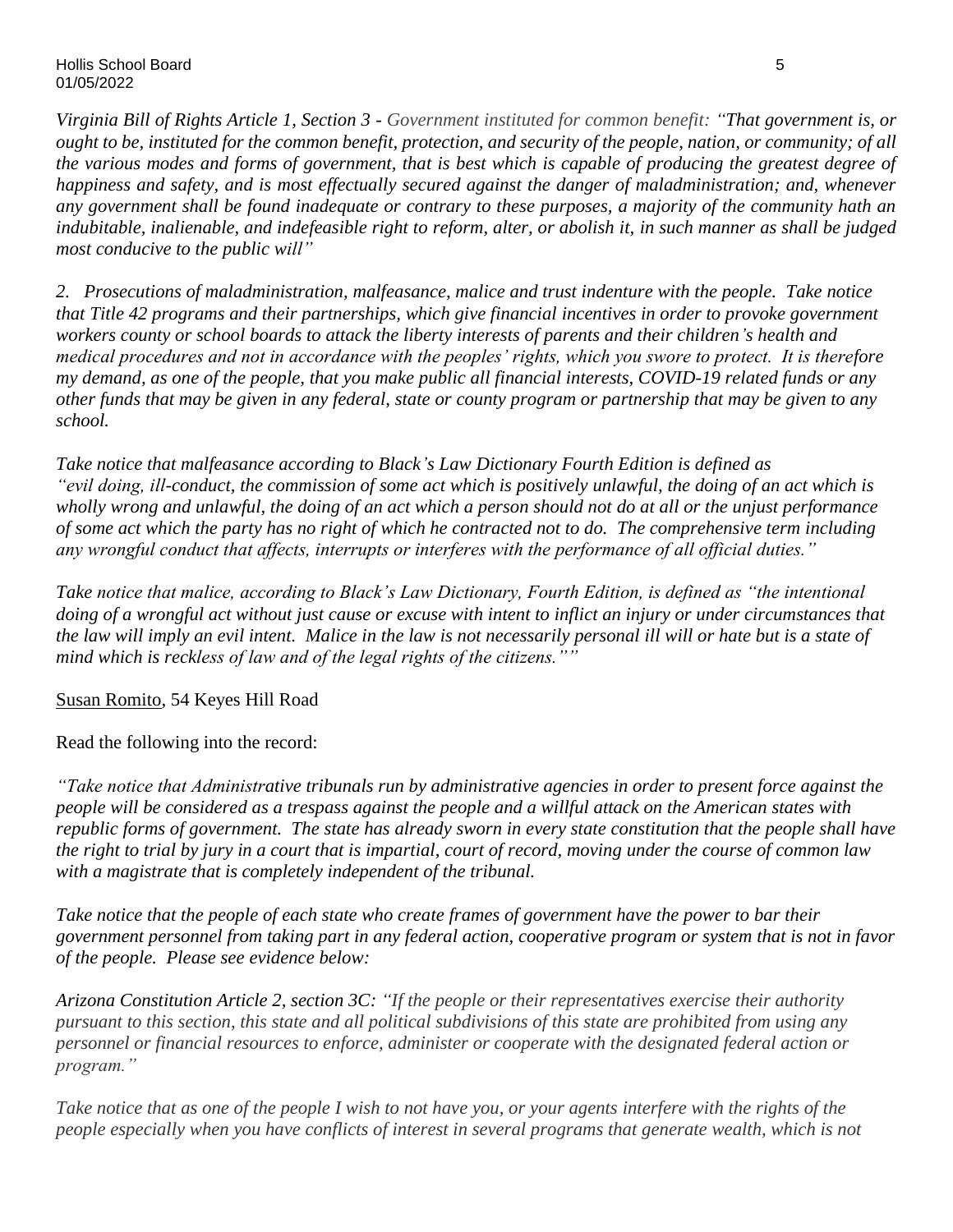*broadly known to the people. This can cause a tax on the rights of the people, which are unlawful. For no government has the power to make rules or legislation abrogate any rights of the people. See authority below:*

*Miranda vs. Arizona 384 U.S. 436 (1966), Page 491 –* "*Where rights secured by the Constitution are involved, there can be no rule making or legislation which would abrogate them."*

*New Hampshire Constitution Article 4 – "Among the natural rights, some are, in their very nature unalienable, because no equivalent can be given or received from them. Of this kind are the Rights of Conscience."* 

*All instances of the above infractions against the people and the Constitution of New Hampshire, subject the responsible party to removal from office under New Hampshire RSA 42:1."*

Mary Ann Damian, 7 Farm Pond Lane

Read the following into the record:

*"Parental rights – face coverings optional terminate unconstitutional mandates, Critical Race Theory – Take notice the people are serving their liberty, interest and object to any forced current or future vaccinations, vaccine clinics on school grounds, mandates that block breathing systems with face coverings, require social distancing, random body temperature checks or other testing requirements, long quarantines at home, potential abuse of children, quarantine, special rooms in buildings for segregation or discrimination from peers. New Hampshire 126-U:4 Prohibition of Dangerous Restraint Techniques: "No school or facility shall use or threaten to use any of the following restraint and behavior control techniques:*

- *I. Any physical restraint or containment technique that: (a) Obstructs a child's respiratory airway or impairs the child's breathing or respiratory capacity or restricts the movement required for normal breathing; (b) Places pressure or weight on, or causes the compression of, the chest, lungs, sternum, diaphragm, back, or abdomen of a child; (c) Obstructs the circulation of blood; (d) Involves pushing on or into the child's mouth, nose, eyes, or any part of the face or involves covering the face or body with anything, including soft objects such as pillows, blankets, or washcloths; or (e) Endangers a child's life or significantly exacerbates a child's medical condition.*
- *II. The intentional infliction of pain, including the use of pain inducement to obtain compliance.*
- *III. The intentional release of noxious, toxic, caustic, or otherwise unpleasant substances near a child for the purpose of controlling or modifying the behavior of or punishing the child.*
- *IV. Any technique that unnecessarily subjects the child to ridicule, humiliation, or emotional trauma."*

*Take notice that as one of the people, we are making these demands so that we can decide what is best for our children's own health.* 

*Take notice that the people will not accept or be involved with curriculum that teaches children that they are oppressors or oppressed. Programs which violate the consciousness of people such as Critical Race Theory, Critical Social Injustice, and/or seminars or training now referred to as Social Emotional Learning, which includes equity and transgender identification argues to alter thinking and are unacceptable."*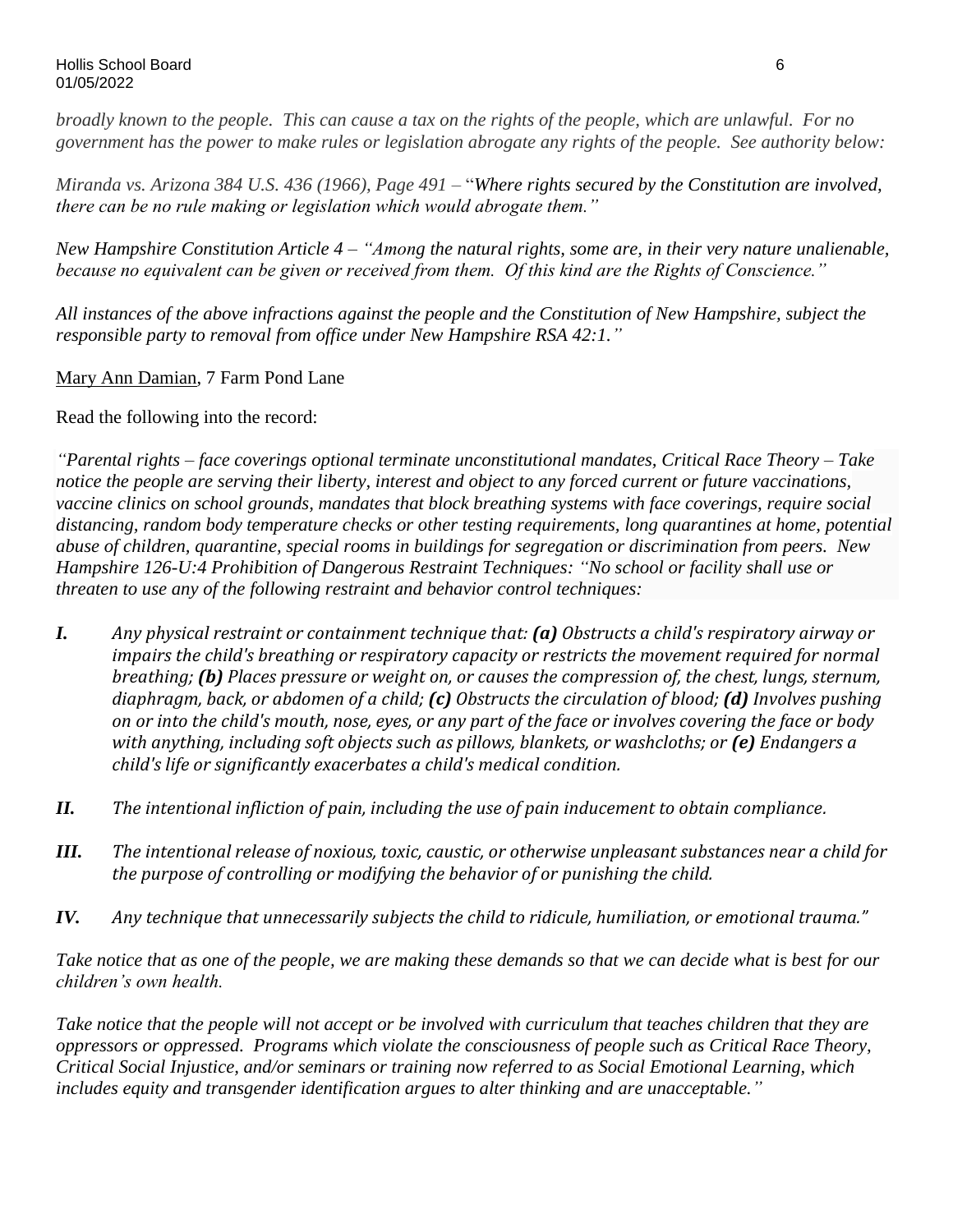#### Al Fulchino, 187 Pine Hill Road

#### Read the following into the record:

*"Please take notice that it is the people's will to resolve these issues in a peaceable and cooperative manner, and you have not been reciprocal. You have displayed utter disregard for people's will and we are not going to accept it in any more political speeches, facts, opinions from you unless you swear to it under oath, affidavit under penalty of perjury. We are going to hold our servants and entities accountable. If hired servants or entities fail to correct the wrongdoings, provide remedy, fail to honor the Bill of Rights, fail to show where they believe they have constitutional authority to violate the people's rights and fail to furnish evidence within 5 days, they acquiesce by default that they are working to attack the people. This goes against their trust, indenture, the Constitution.* 

*This is willful trespassing against the rights of the people. Please meet our legal demands or you will be subject to NH RSA 42:1-a. You are now served with notice of intent to pursue whatever legal means are required to rectify the violation of the New Hampshire State Constitution, all state Constitutions, the United States Constitution and restore power back to the parents and the people. Thank you."*

#### Chet Wisboski, Farm Pond Lane

Thanked Board members for becoming voluntary servants representing the citizens of Hollis in school related matters. Remarked what was just heard and served was notice that members, as elected representatives, have no authority to make law. It also serves as notice to the Superintendent that he is usurping the United States and New Hampshire constitutions by instituting mandates which in effect are laws in violation of our founding documents.

School Board members and the Superintendent have no authority to mandate what any free person can and cannot do when it comes to God given rights.

He stated the Board does not have the authority to create laws in excess of what the State Legislature creates. He reminded the Board it is a violation of their Oath of Office to usurp the legislative powers by creating mandate under color of law. Members are bound by the Oath to uphold all of the reserved rights of we the people as well as faithfully fulfill the duties and obligations of the office.

By improperly exercising authority not granted to the office, they have violated that oath and are subject to removal from office. Mr. Wisboski stated they were in attendance to serve notice that in accordance with New Hampshire RSA 42:1, and 42:1A if the Board continues to violate the Oath of Office by exceeding its authority, the private citizens will follow the prescription found in NH RSA 42:1a of appealing to the Superior Court for their removal from office.

He stated his belief, the correct and constitutional course of action going forward is for the School Board, who swore to bear faith and true allegiance to the United States of America and the State of New Hampshire to support the Constitution thereof, is for them to recommend to Superintendent Corey that all illegal mandates be suspended. So to the correct and constitutional course of action for the Superintendent is to accept the recommendation of the School Board that illegal mandates be dropped and follow through on this action.

He remarked you now have a choice, your response may be to turn to attorneys, but when you do so be sure to ask the attorney where in the Constitution it says that you have the authority to make and enforce mandates or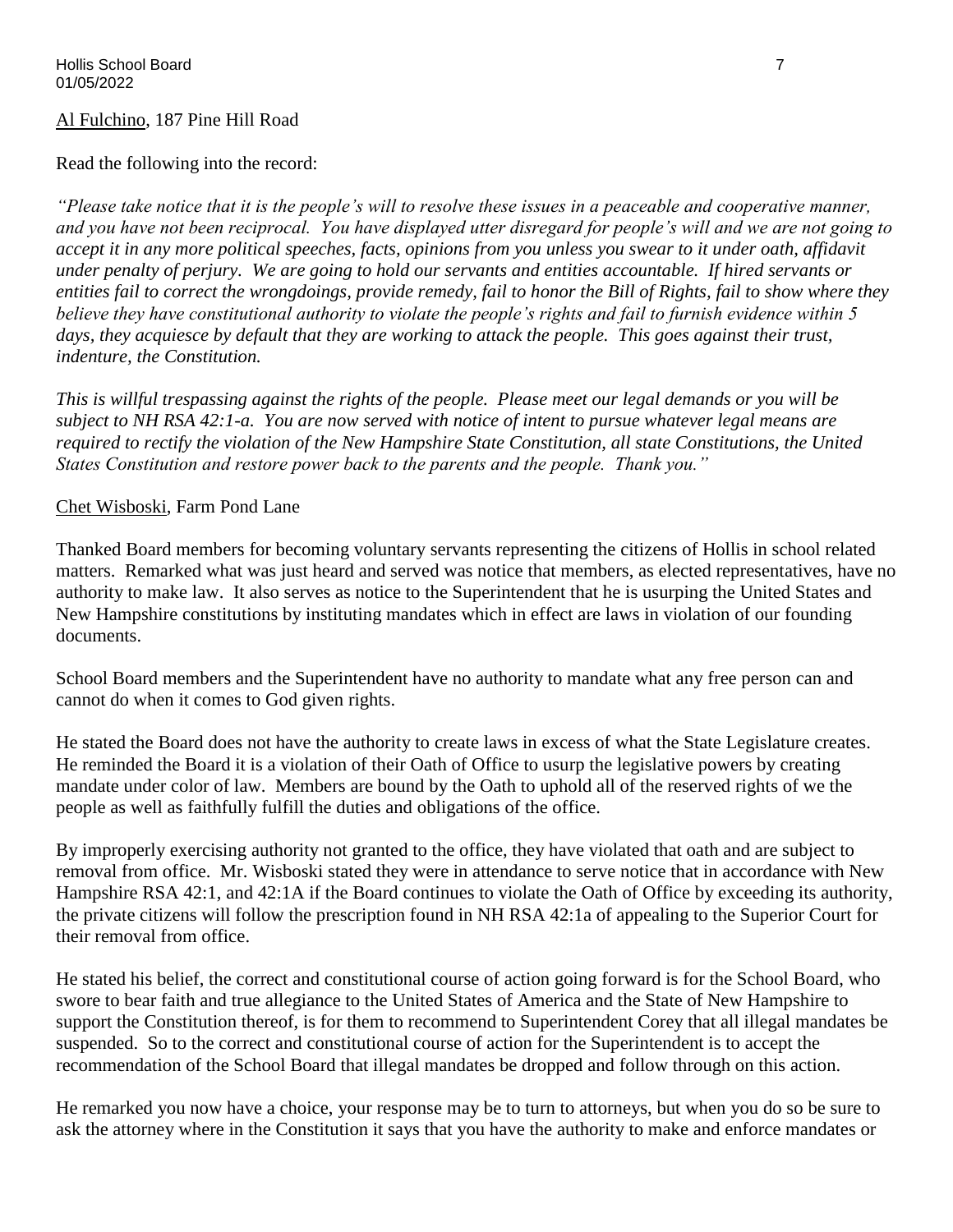you can bring it to a vote tonight to recommend to the Superintendent that his illegal mask mandates should be removed thusly ending your role in this illegal action.

Chairman Fareed asked if she could pose a few clarifying questions.

Mr. Wisboski stated he was not taking questions.

## Jon Garruba, 30 Meadow Drive

Wished to provide an update on how the policy has impacted his family. Masks are damaging to children's social and emotional development. He is devastated by what this policy has done to his daughter. His daughter has a sensory processing disorder. The mask policy has significantly exacerbated his child's medical condition contributing to severe anxiety and refusal to attend school. Last year she was unable to comply with the mandate due to her medical condition. She was then subjected to emotional trauma when she was deliberately singled out and segregated behind a plexiglass barrier. This subjected her to ridicule, humiliation, and embarrassment.

This week, after a request for a reasonable accommodation, he was told there are no accommodations to this policy. This is staggeringly uncompassionate and hurts those of us that are most vulnerable. It is divisive and hurtful to those who are unable or afraid to voice their concerns.

He read into the record a note his daughter dictated about what she goes through:

## *"Dear Superintendent,*

*Wearing a mask gives me so much stress. It is very uncomfortable, and I don't get enough air. I can't function very well with a mask. The mask gives me pain around my nose and eye areas. I just have to rip it off my face so it stops hurting me and rubbing my skin. I would appreciate you finding a way that I can get around this rule and help me get back into the classroom."*

Mr. Garruba remarked he would never suggest that he knows what is best for anyone else. Each individual has their own risks and benefits to weigh when being part of society. It is not the job of this Board or the district to judge what is best for him and his family. He questioned how the Board could make the judgement that it is okay to harm some for the benefit of others. It is destructive to the community to harm the most vulnerable children. A clear choice is freedom. Optional masking is the most respectful of all community members and their needs.

Chairman Fareed stated her desire to respond to what occurred during the public input portion of the agenda commenting it was a remarkable display of intelligent, organized, peaceful, serious engagement in the process of what it means to be a citizen in Hollis, New Hampshire, and the United States. She spoke of being grateful, as an individual resident and member of the Board, for the seriousness of purpose and the very civilized process that was brought forward. It is a testament to what it is to be an American and exercise everything that our Constitution created, in her opinion, that allows citizens to govern themselves.

She questioned if the individuals were specifically asking that the Board take an action tonight to recommend to the Superintendent to remove the mandatory mask requirement. She wished to be certain she understood that they were not proposing that they were going to take a physical action, that they are proposing a next step in a legal process if the Board fails to do what they asked to be done.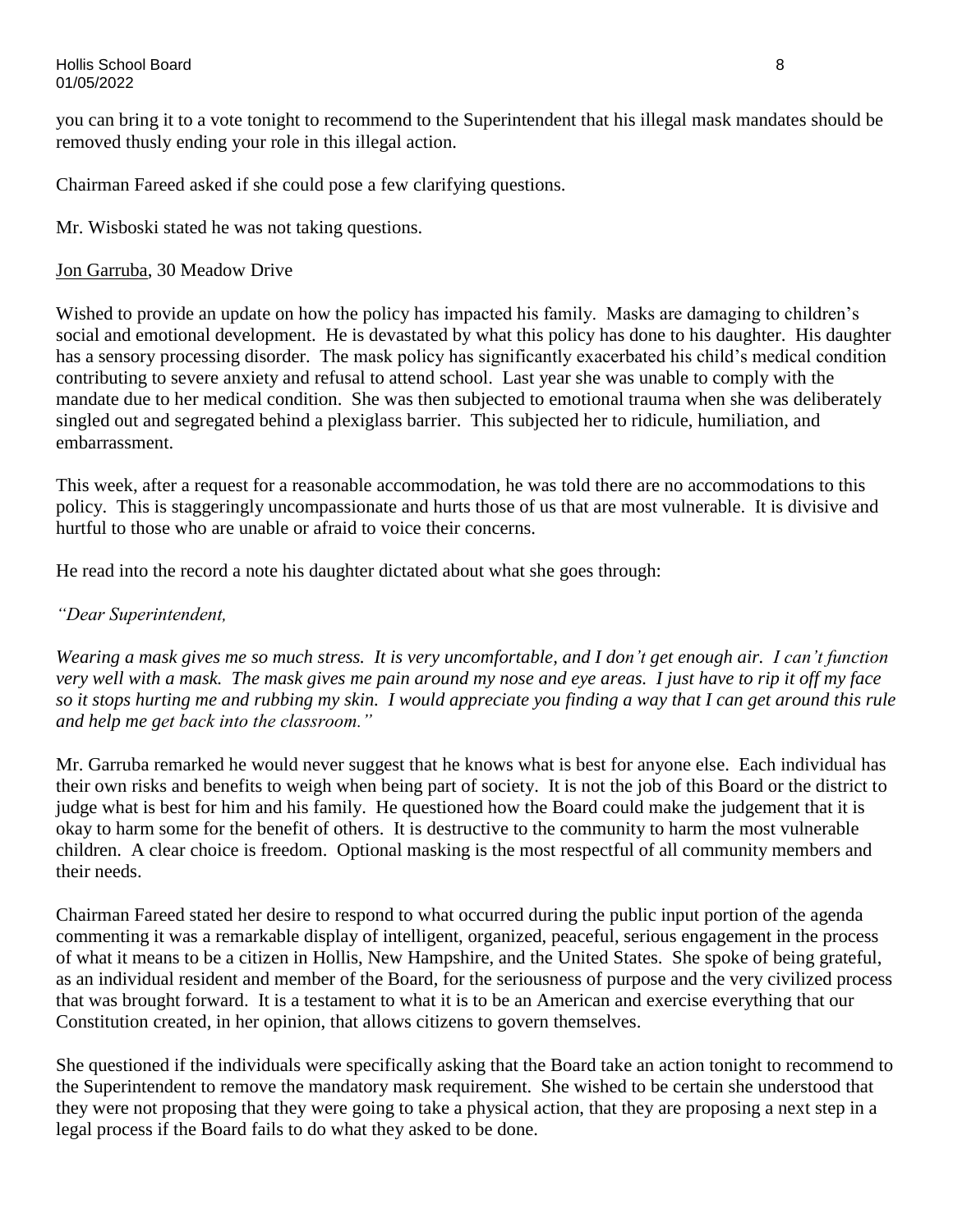#### Chet Wisboski, Farm Pond Lane

Stated they were in attendance quoting the Constitution and that is all. They provided notice of what they are looking for and a remedy that is possible to prevent going further with any action. That is how they wished to leave it.

Chairman Fareed questioned if the next step would be going to the Department of Education or Superior Court.

Mr. Wisboski interrupted stating the next step is for the Board to respond to them and tell we the people where the Board got the authority to make and enforce mandates.

### *Chairman Fareed recommended the agenda be adjusted by adding the topic to the discussion portion of the agenda, and if the discussion results in a desire by the Board to advance the item to the Deliberation portion of the agenda, that the agenda be further adjusted.*

Member Mann stated his support for the agenda to be adjusted by adding a discussion concerning the document received, following the discussion of the tentative agreement with HESSA.

## *There being no objection, the agenda was adjusted by adding the topic under the Discussion portion of the agenda.*

Mr. Wisboski requested the item be added earlier in the agenda. Noted was that there could be issues of childcare. Member Roy noted her children were also at home, and the Board has 5 other discussion items that were identified on the agenda. She believes it to be fair to add the item as a  $6<sup>th</sup>$  item of discussion.

It was noted that the meeting is streamed live online. The public input portion of the agenda would be closed and there would not be any further public input. Members of the public would have the opportunity to view the discussion online. A video of the meeting will also be available online following the meeting.

## **PRINCIPALS' REPORT**

• Assessment Data Presentation

Assistant Superintendent Bergskaug presented the 2021 (spring) NH Statewide Assessment (SAS) results. Charts were displayed identifying the results of Hollis students compared to the statewide results for the various grades.

In the categories of English Language Arts (ELA) and Math, Hollis students (grades 3 through 6) had a very strong showing exceeding statewide results in each of the categories/grades.

In the category of science, which is assessed in grades 5, 8, and 11, the grade 5 results exceeded those of the state (35%) with 56.2% of students scoring above proficiency.

This was an in-person assessment in the spring of last year. Students who were fully remote had to make the decision to come in for the assessment. There were a larger number of opt outs than typical, which did have an impact on the results.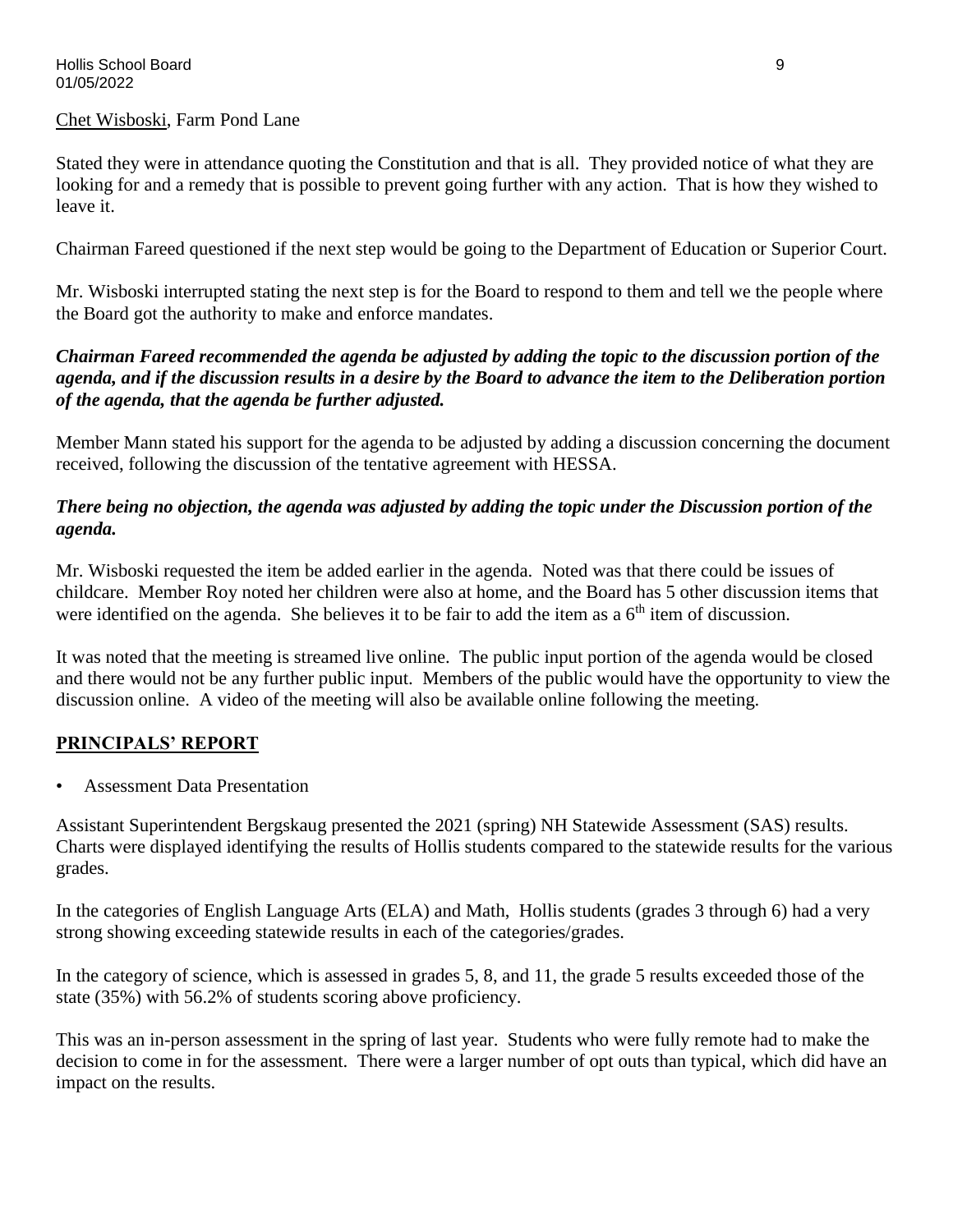Understanding that we are in the middle of a pandemic, the bigger picture view is one that looks at the data over time. Looked at were the results of assessments in both ELA and Math for all grades during the period of 2018 through 2021 (no assessment in the spring of 2020 due to the pandemic).

In ELA, grade 3 has been fairly steady over time while the state had a significant drop over that same period. Grades 4, 5, and 6 show a trend in the upward direction. Our students are performing at a higher level despite the fact that students state-wide and really nation-wide are performing at a lower level.

In Math, which is an area of concern with students statewide performing at a lower level during the pandemic, the data clearly shows students statewide have experienced a drop in performance at meeting and attaining proficiency. However, the Hollis data, over time, shows the results are pretty steady. A drop is seen in grade 3. Grades 5 and 6 are improved or steady. The district is performing at a rate that is one of the highest in the state.

Considering the districts within the SAU and why we are seeing a difference statewide in math compared to ELA, it appears it was more difficult to obtain direct instruction in say fractions, if not in-person and having that lesson; hard to pick up on your own. It was easier to read at home and then continue with the learning in the ELA over time through remote instruction, etc.

The administration was able to look at what potential lessons we may have missed when we were fully shut down in the spring of 2020, target those specifically, ensure we spiraled them back into last year's curriculum and again this year to be certain to drive that instruction home and are making the connections for lessons that may have been provided in a different than typical fashion. This year we were able to utilize small group instruction and dig into what the students needed individually based on assessment results.

Another piece to consider is that not all cohorts are the same. There are some that are particularly strong and some that have specific needs. It is important to look at how cohorts perform over time. A chart was shown depicting the results of the class of 2028 (current 7th grade class). This class was selected as they took the assessment as  $6<sup>th</sup>$  grade students last spring, as  $4<sup>th</sup>$  grade students in 2019 and 2018 in  $3<sup>rd</sup>$  grade. That is the only grouping that much data is available for.

That cohort data, in math, shows a steady percentage whereas the same cohort statewide is not seeing that level of steadiness in math. In ELA, we actually saw the cohort with a huge increase for grade 6. A very strong performance demonstrating that our cohorts are thriving with the instruction in Hollis.

A few charts were provided comparing the Hollis School District with comparable districts.

Assistant Superintendent Bergskaug remarked she reviews the district and cohorts through that big picture, 20,000' view, and shares that with the building principals. The building principals and administrators then go student-by-student when looking at the Aimsweb Plus data.

Dr. Abby Diaz, Curriculum and Instruction Administrator, noted both schools do the Aimsweb testing. The NH SAS testing is great as an end-of-year marker. Aimsweb testing is done three times/year. The first test is given at the start of October, is the first snapshot of where students are as they enter for the year, and directs what will be done within each building, grade level, and individual classrooms to support all learners. The NH SAS data starts in 3rd grade. Aimsweb gives us a snapshot of students beginning in kindergarten.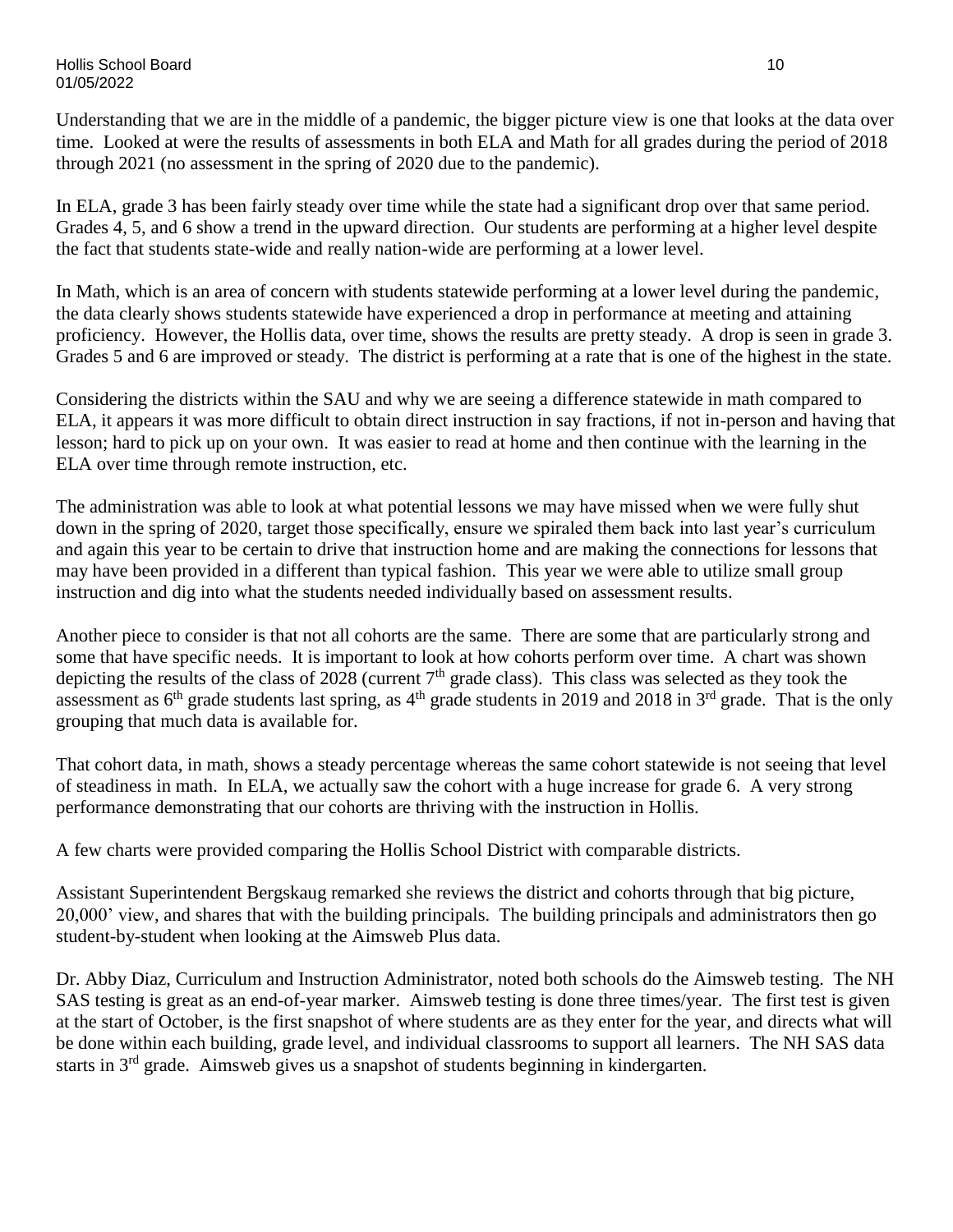Provided were charts showing results in the categories of early literacy and numeracy skills for kindergarten and first grade. Skills include letter and number identification, letter sounds, counting, etc. The information is reviewed and used to target students needing extra support.

After a large targeting focus of the kindergarten and  $1<sup>st</sup>$  grade students, the second grade students (fall benchmark in reading and math), did a great job. A lot of students had additional supports and the low risk category grew significantly for the 2<sup>nd</sup> grade with the moderate and high risk categories reducing. In this section, they move past some of the basic early reading skills and focus on actually reading, their fluency and comprehension and more math problem solving type skills.

Third grade also experienced strong results. One of the great things about this test is when students transfer from 3rd grade into the upper elementary school, the same test is given, providing a lot of consistency when looking at data across the two buildings.

Fall scores for  $4<sup>th</sup>$ ,  $5<sup>th</sup>$ , and  $6<sup>th</sup>$  grade show strong performance. Students are meeting the high levels and remaining very consistent.

The next round of Aimsweb testing will begin next week. All classes will be given the same test. The administration will look for places where students are growing and for areas where we can focus additional supports where needed. Testing will be done again at the end of the year, and the data will be able to be shared with the new classroom teachers and the next grade.

Jared McMullen, 5<sup>th</sup> Grade Classroom Teacher, spoke of Professional Learning Communities (PLCs), which are regular meetings among educational professionals. As an educator, he views PLCs as a lifeline; a chance to connect with colleagues in a professional setting to address these never-ending range of topics, e.g., collaborating on individual lessons, developing engaging grade-level units spanning multiple content areas, etc.

Time spent within the PLCs is used for planning. Last year was different as Friday afternoons were used for that collaboration. It provided opportunities to develop common instructional practices, consistently analyze data, etc. Data can be used from the small scale of the classroom assessments to the large assessments like Aimsweb or SAS to focus on what is needed. In turn, the data can be used to push and drive our decisions and ensure we are generating things that address the specific needs of every student and can come together to navigate the constantly changing world of education.

Nicolasa Moreau, 4<sup>th</sup> Grade Classroom Teacher, spoke of the importance of the time spent in PLCs and the ability to analyze the data gained through assessments. With each student, they are able to identify what areas need additional time. In math, it breaks down to the geometry, number sense, fractions. They are able to look at the individual classrooms and when in PLCs can identify trends that are noticed in a particular grade, if there is a specific area that needs additional time/practice. That PLC time is used to focus the skills, decide what resources will be used, etc.

Ms. Moreau spoke of being excited to see the results of the next testing and the growth made since October. We will be able to identify where the students stand at this time, if any potential gaps have been filled in or require additional time.

Susan Carlon-Giles, Math Interventionist, HPS, is looking forward to the upcoming assessments as she gets to work with the kindergarten and 1<sup>st</sup> grade students one at a time. It is a friendly test for those students who want to tell you so much about what they know. In September we are getting the students used to being in school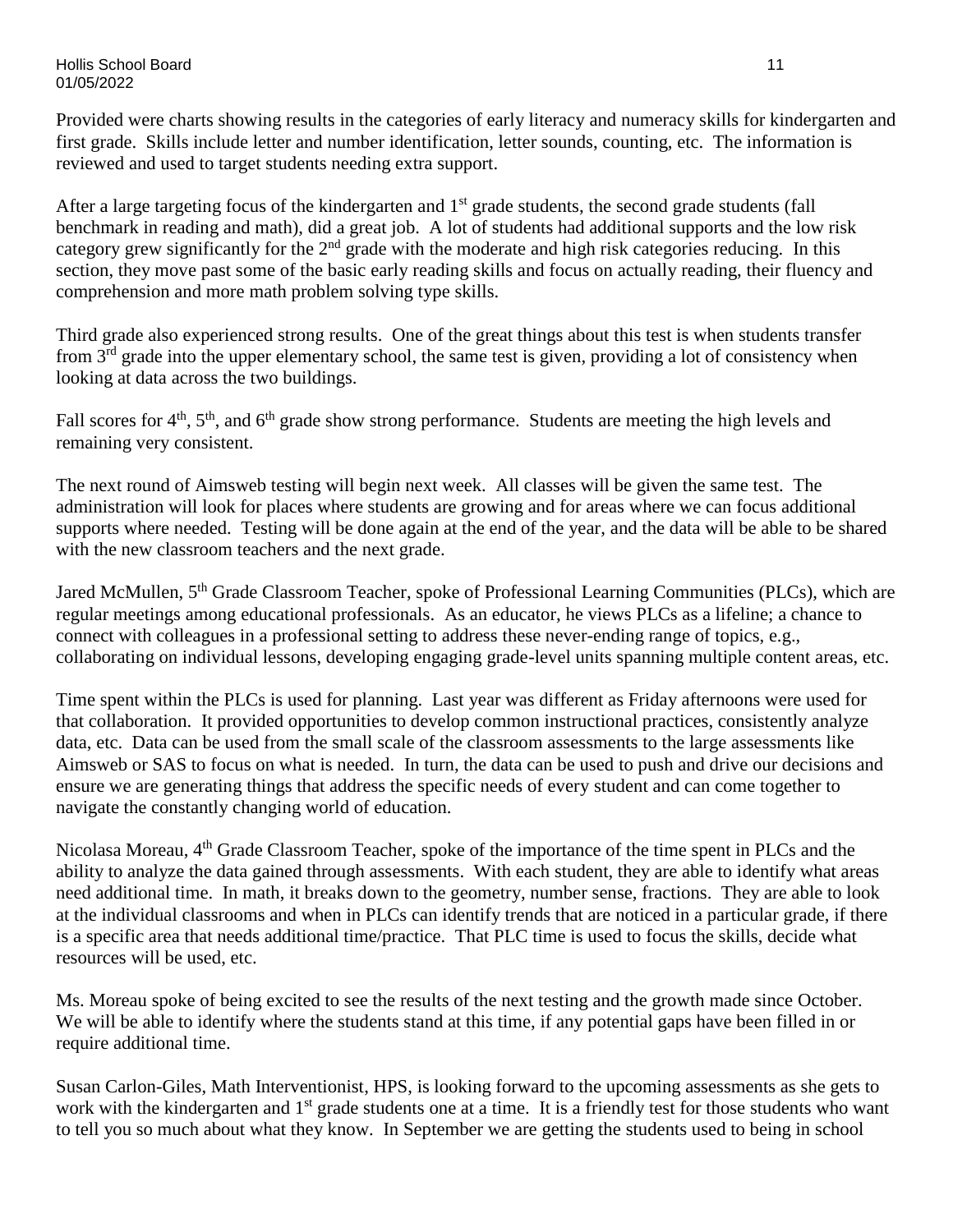again, setting up our processes, etc., and then the data comes in. We then get to meet as a team to go over it and identify where students may have regressed over the summer months, where we need to beef up lessons, what they already know, etc. When they meet as a Response to Intervention (RtI) team, they not only have the math and reading specialists present they have the Guidance Counselor, Speech Specialist, Tech Integration, and at times the ESOL teacher. They go over everything, not just the academics. They talk about whether they are having a hard time because of their R tick (not pronouncing Rs correctly), pencil grip, if they are making friends, is there someone who is still having a hard time leaving their family at the start of the day. They try to get together every 6 weeks but use the PLC meetings in the meantime to get together and check in on students.

Member Roy spoke of appreciation for the local data provided. There has been a good deal of conversation online concerning the statewide data and dips. To be able to focus on what has been going on in our district is incredibly important and valuable. It speaks volumes about our administrators, teachers, and the efforts put forth, especially these past few years.

Member Mann questioned the results of the NH SAS for the 4<sup>th</sup> grade. Candice Fowler, Principal, Hollis Upper Elementary School (HUES), remarked one of the things the  $4<sup>th</sup>$  grade team has worked on for a while is what happens between 3<sup>rd</sup> grade and 4<sup>th</sup> grade. It seems we do see a dip in proficiency in math and reading regardless of the cohort, regardless of the year; definitely occurred prior to the pandemic. Some of the things brainstormed were around transitioning. Students have been at the primary school sometimes for 5 or 6 years before coming up to a brand new building and have to now navigate. They go from primary elementary when we are walking students everywhere to the upper elementary where they have freedom and are taking on a lot more responsibility. As they worked through this over time, they saw there are brand new concepts, things like we just expect you to know how to read now and make meaning from that reading as opposed to saying how are you reading things. It is the same with math, it is not just learning those separate but important skills, we are now asking you to put those skills together in a whole new way. As students start to figure that out, over time what we are seeing is that it starts to click in  $4<sup>th</sup>$  grade,  $5<sup>th</sup>$  grade, and gets really strong in  $6<sup>th</sup>$  grade.

That has been seen and was something that work started on strongly before the pandemic hit. We have talked a lot about how to get the  $3<sup>rd</sup>$  grade up to the building more often, etc.

Assistant Superintendent Bergskaug remarked the challenge going into 4<sup>th</sup> grade is you are not learning to read, you are reading to learn. Reading becomes integrated into all of your problem-solving, which is seen a lot in mathematics. That is a challenge because it is harder to parse out what is a reading concern versus a mathematics concern. There are slightly different strands within math and ELA that we are looking at in  $4<sup>th</sup>$ grade that we are not looking at in  $3<sup>rd</sup>$  grade. That contributes to being able to measure them slightly differently and we see the dip. We make huge gains in  $5<sup>th</sup>$  and  $6<sup>th</sup>$  grade.

Asked if there are any specific challenges around science, Principal Fowler commented on the science test noting that it changes its focus every year, e.g., earth science, physical science, life science. When you see the science data over time it is hard to say are we improving or not. Students change as we are only testing  $5<sup>th</sup>$ grade. Things targeted at HUES are more hands on and experimental science, using the knowledge that students have to figure things out, get messy, and sometimes fail at those experiments but figure out what happened to result in it failing and how to improve upon it.

Assistant Superintendent Bergskaug spoke of the shift in science; went from more fact based, e.g., what is the definition of this, to more phenomena based. It is restricting the thinking of asking questions and trying to ask the right types of questions and hands on simulations and experiments. There were some challenges last year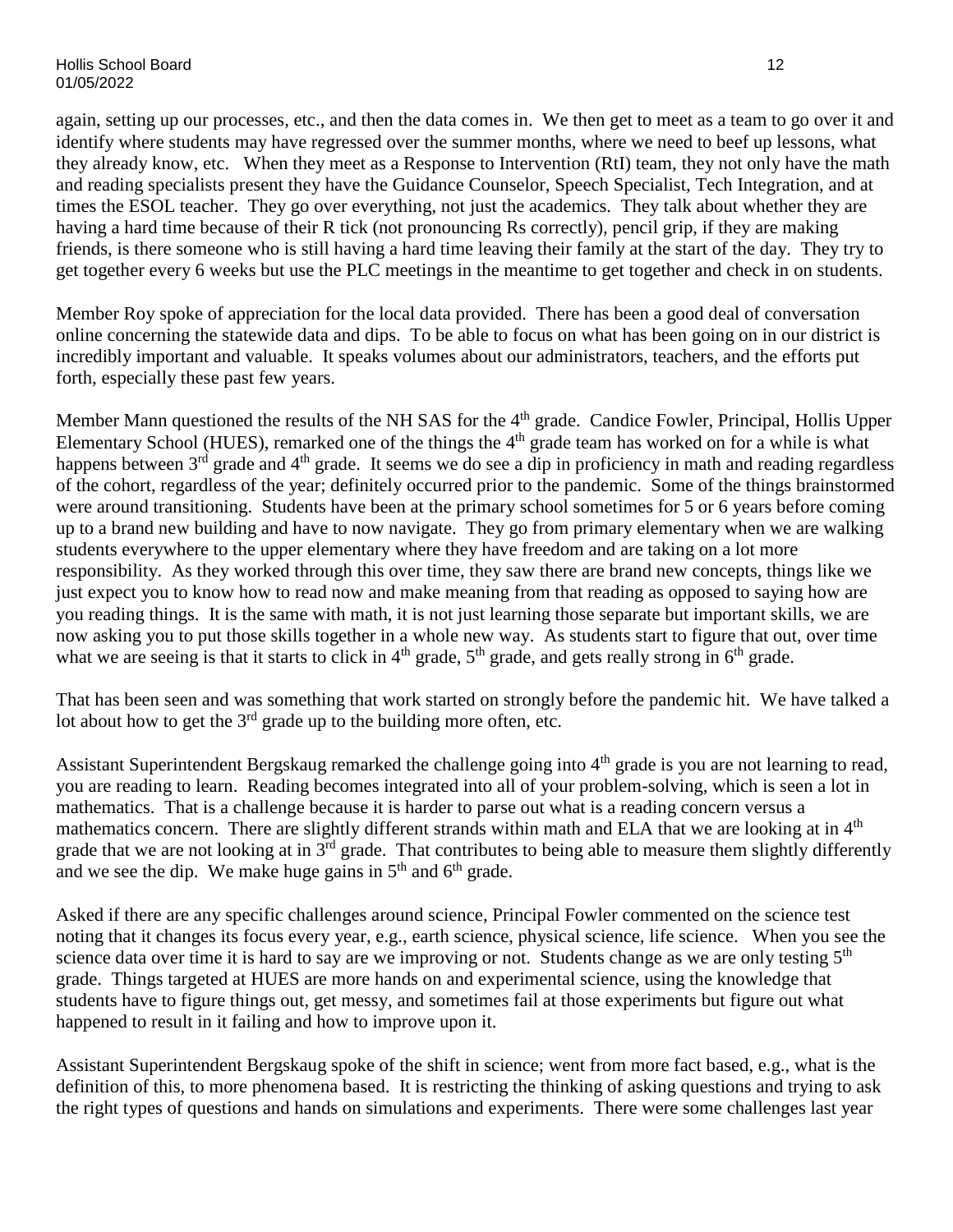specifically with science; once again we had to shift what we were doing for that year. This year we are a bit more flexible, e.g., can use the science lab.

Asked if it is believed the district is making progress on catching up due to the COVID disruption, Assistant Superintendent Bergskaug responded the data does not demonstrate a disruption in learning. The disruption we see is different. A lot of it is more social emotional and more of a universal response to the whole child. Our students did well academically on a test. That is not their whole person. There is so much more that we have to look at. We are looking at okay we need to focus a bit more on numeracy, but also, they are having difficulty making friendships on the playground, how do we work on both of those at the same time. Across the SAU, it seemed as though there was a greater impact K, 1, 2 than 3-12. The younger students seemed to have a hard time with the COVID disruption.

Paula Izbicki, Principal, Hollis Primary School (HPS), remarked she would say the same thing. She also wished for people to understand this is not a new thing just because of the pandemic. We have always been concerned about social emotional growth, academic growth, and physical growth. Social emotional for students in kindergarten can be as simple as when playing a game and lose they do not throw a fit. We teach them how to lose gracefully. It's those simple little things we have always attended to to ensure that students are doing well. Sometimes that can affect your academic or physical growth.

In all three areas, we seem pretty on path. She is not overly concerned in her building looking at our students, with anything going significantly low. She sees a lot of well-adjusted happy kids learning and being effective although it may look a little different. That is not to say that there are not things that can be pinpointed and worked on in any year, and that is what all of this time really helps us to do is focus in on that and ensure we are keeping up with the pace we have always kept at.

Member Arthur thanked the teachers for their passion and enthusiasm.

Vice Chairman Kellner echoed the gratitude and compliments expressed by her fellow Board members. She questioned the early literacy results for kindergarten and 1<sup>st</sup> grade; is it typical of what is seen in the fall and is there any comparison to how other districts in the state are doing.

Principal Izbicki responded when looking at kindergarten it is really the baseline data. We do not really have anything to compare it to as this is really their first time in school taking any kind of assessment. The results are pretty typical of what is seen year to year. What is typically seen is there will always be some percentage in each category. With 1<sup>st</sup> grade as well, we still have a lot of move-ins as well as students who may have gone to a private kindergarten.

Chairman Fareed spoke of appreciation for the data provided. We talk about these assessments assessing our students, but they also assess our programming and employee performance year over year. It is not everything, but it is something. She questioned the number of years the district has been doing the Aimsweb testing. Principal Fowler stated the district started doing it fully in K-6 last year and then a little in the summer of 2020. This year will be the full second year at HUES for K-6. The HPS has been doing it a bit longer.

Chairman Fareed remarked there is not a database of cohort over cohort through Aimsweb. Principal Izbicki stated Aimsweb has been used since before her time in the district at HPS. Chairman Fareed commented there is a body of data that can be reviewed to see trends. In the midst of that time, full-day kindergarten was added. She spoke of being interested in understanding what percentage of the 1<sup>st</sup> grade students are coming in from outside of our kindergarten. Prior to offering full-day kindergarten there was 20-30% of the 1<sup>st</sup> grade cohort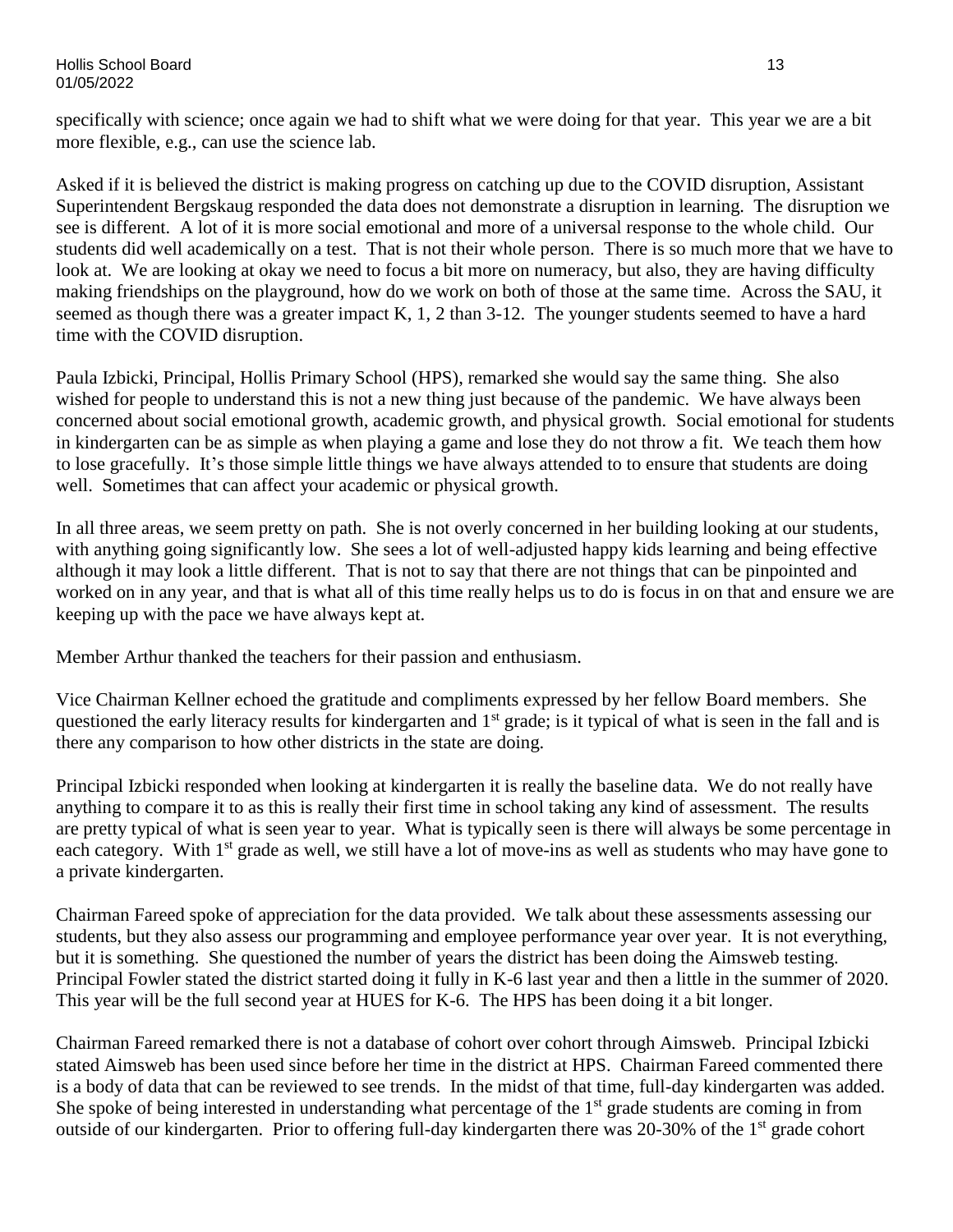Hollis School Board 14 01/05/2022

that was from a kindergarten outside of the district. She does think that influences the first grade numbers and is not automatically fully indicative of the progress our kindergarteners made into  $1<sup>st</sup>$  grade through our own processes.

Principal Izbicki responded they are able to dig into the data and see how the student performed the prior year. Chairman Fareed recalled in the past when using NWEA testing, there would be discussion of how you could look at cohorts as well as individual students' performances to micro-manage what you could about shortfalls and strengths. She questioned if that is the same with this testing and was told it is.

Chairman Fareed commented when seeing students coming into the district needing additional time, is there specific programming, etc., that is automatically used or is it truly tailored to each student. Principal Izbicki responded it is tailored to each student. Sometimes they will look at a child who scored in the moderate risk category, when talking to the teachers and looking at how the student is performing in the class, the test score might not be indicative of how they are actually performing. Although we have baseline information, it is helpful to dig down and try to understand why they fell there in that moment in time. There could be a variety of reasons. That is where RtI meetings are used to figure out what we can do. Sometimes it is a simple review of material a teacher can do in the classroom. Sometimes it is making a group of a few students, even across classes, who have similar needs. Once that is taken care of, we can move on to something else, which is why we review and look so often.

Chairman Fareed asked if the Aimsweb testing for kindergarten,  $1<sup>st</sup>$  and  $2<sup>nd</sup>$  grade is mandatory or something the district chooses to do and was told it is something the district chooses to do. The Board voted to support that a few years back. Asked if it meshes well with the SAS, Principal Izbicki responded it is absolutely valuable. She noted the district is assessing less than ever before.

Chairman Fareed spoke of PLCs, her understanding of the value gained through that process and questioned if it is seen that the process/system improves pedagogy, e.g. are teachers able to learn from each other how to present materials, address individual topic matters, etc., is there an exchange of skill on how to teach.

Ms. Moreau responded that is absolutely what occurs. Teachers speak with each other about different resources used, etc. All teachers have their own craft. Although having the same resources, approaches differ. When reviewing data and identifying where time needs to be spent, focusing on different skills, they then discuss the resources that will be used. Teachers share what they have learned and how their approaches have been effective. It is also an opportunity, when having new curriculum, to go through it together.

Chairman Fareed commented on PLCs being time out of the instructional day, and how impressed she has been with the outcomes. She questioned how PLCs compare to the professional development (PD) days where they come together and do intensive learning. Ms. Moreau remarked they go hand in hand. If having a PD and learning a new curriculum tool or having a guest speaker come in to talk about something that will be utilized, they then process that information within the PLCs.

Chairman Fareed commented on this being the first time in quite some time where the Board has had the opportunity to discuss the educational product because of the pandemic. She spoke of having heard that Principal Fowler has been collaborating with staff on learning more about the students they have not yet met and asked how that has been going.

Jamie Gough, Teacher, HUES, stated that meeting really opened her eyes to going back and saying oh I remember when that student was in 4<sup>th</sup> grade, look at how they have grown or realizing there is a student who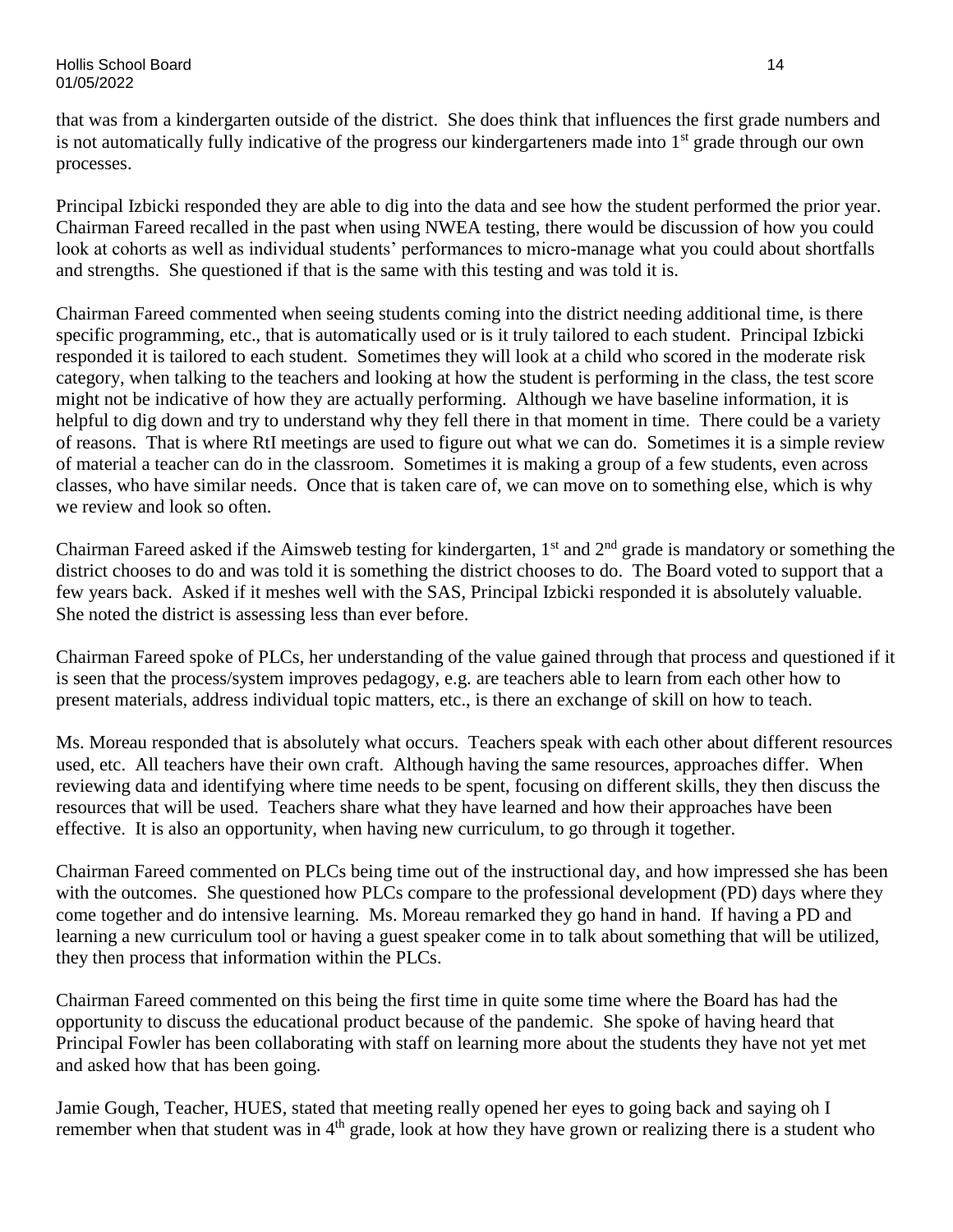Hollis School Board 15 01/05/2022

moved in that she does not recognize, and then turning around and seeing them in the hallway and introducing herself. It really makes her walks down the hall a little more observant. It provides the opportunity to talk to former students and just having the opportunity to say hello to students.

Chairman Fareed noted enrollment has increased by 10 since the start of the school year. That is another indicator of the confidence the public has in what we offer.

## **DISCUSSION**

• Fiscal Year 2023 (FY23) Draft Hollis Budget – Board Review

Assistant Superintendent Bergskaug stated there has not been much in the way of changes to the proposed budget since the time of the last review. The variation in the difference between the proposed operating budget and preliminary guidance number is due to an error in the calculation of guidance provided by the Budget Committee. There was the need to identify items too small in cost to be identified on a particular line item, that could be adjusted. The result is an operating budget that is \$365.78 below guidance. The budget is ready to be brought forward for public hearing in February.

Chairman Fareed noted the reductions identified in line items 10.1100.112.01/.02 – salaries / classroom teachers and asked for clarification the reduction is the result of retirements and teachers being brought in at a lower salary than the veteran teachers retiring (budget at a master's Step 5 for example). Assistant Superintendent Bergskaug stated that to be correct. Asked about Line Item 10.2318.301.00 – Legal Service, Assistant Superintendent Bergskaug noted the line item is used for legal services such as contract negotiations and matters brought before the Board.

Member Mann questioned if the total proposed budget (all warrant articles combined) is \$15,537,409.22. Assistant Superintendent Bergskaug noted the need to discuss capital improvements and the potential for a bond. The total warrant number includes an estimated cost for the HEA contract, actual cost of the HESSA contract, the potential yearly cost of a \$2.5 million bond, and allocations to the Contingency Fund, SAU Maintenance Trust, Maintenance Trust, Special Education Trust, and the SAU assessment.

Revenue and Expense Report FY22

Donna Smith, Assistant Business Administrator, noted an error made on the report provided in October where the \$95,000 contingency amount was encumbered. Shown on the current report is \$83,421 (positive amount) for the SAU Assessment line. The reason the entire \$95,000 is not shown as a positive number is due to unanticipated legal expenses that have caused that line item to exceed expectations.

In terms of revenue, the Federal food service revenue line continues to increase as we continue with the free breakfast and lunch. Offsetting that is the line for food service sales, which is decreased.

As of December 20, 2021, the projected fund balance is \$48,322. The district typically has a balance large enough to accommodate the retained fund balance. The \$48,322 is not enough to cover that. As a result, the district is currently under a budget freeze. Expenses will be reevaluated at the end of January and most likely on a month-to-month basis after that.

Member Mann commented the budget is not yet fully encumbered therefore there is a reason to believe once that were to occur the amount would surpass the anticipated balance of \$48,322. Ms. Smith responded although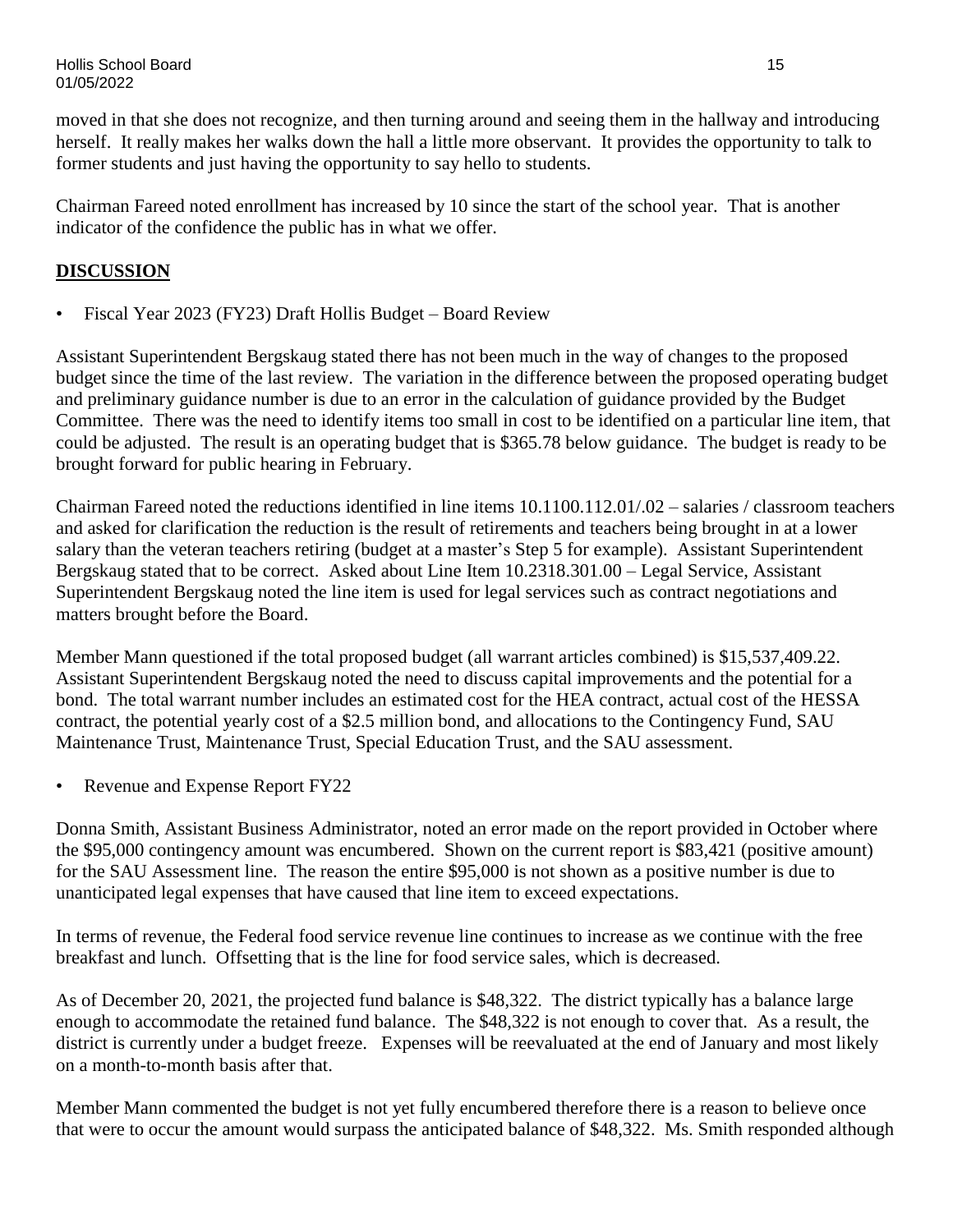not fully encumbered, the administration is not permitting any additional encumbrances. Asked what would need to occur should the fund balance be exceeded, e.g., recommendations to look to other funding sources, Assistant Superintendent Bergskaug replied, it would depend on which line item went in the negative. There are funding sources such as the contingency fund, special education trust, etc. but the desire is to take steps to address the issue without looking to those funding sources, e.g., freeze the budget. Member Mann stated the need for monthly updates.

Chairman Fareed spoke of the extraordinary special education expenses experienced this year. Assistant Superintendent Bergskaug commented on the difficulties associated with budgeting 18 months in advance.

• Potential Bond Warrant Article to Reduce Capital Improvement Items

The Capital Improvement Plan (CIP) was presented to the Budget Committee. Although recent projects have addressed energy needs, there remain areas of the buildings requiring attention. The Budget Committee requested the administration consider bonding for the needed repairs to address them during this time of lowcost borrowing. The Budget Committee provided a rough dollar amount of \$2.5 million.

The agenda packet included a list identifying the recommended items to be addressed through a bond. It includes flooring, roofing projects, air source heat pumps, security aspects, renovations to various areas of each of the buildings, and studies around enrollment/expansion and the Rocky Pond water system. Also identified were wall mounted heating controls at HPS. The estimate provided for completion of all identified projects is \$2,835,170. Adding a contingency of \$283,517, the total bond would be \$3,118,687. The numbers continue to be finalized.

The questioned was whether the district should move in the direction of the suggested \$2.5 million bond or address most of the pieces in the CIP. The numbers included in the proposed warrant article reflect costs provided by the bond bank based on a \$2.5 million bond. A 10-year bond at a 1.5% interest rate looks a little higher than \$62,000 for the first year payment, but years 2-10 start at \$285,000 and then drop down to about \$252,000. If looking at a 15-year bond at about a 2% interest rate, the yearly payments would be in the area of \$218,000 in year 2 dropping to about \$167,000 in year 15. Year 1 is still roughly the same at \$62,500.

A facility Improvement Plan was provided as part of the agenda packet. If bonding the identified projects (listed in the CIP for FY23) as well as the outyears through a bond, the district would be able to either decrease the amount added to the Maintenance Trust year after year or (planned through 2027) build up the trust over time as the annual expenditures would be decreased. If not opting for a bond, the CIP identifies the cost of proposed projects in the same timeframe (five year plan). Projects currently identified for FY24 total \$666,500. To cover that in one year becomes quite costly requiring a significant increase in the allocation to the maintenance trust. In FY25, the anticipated cost is \$695,500. The costs will be there. The question is how to manage them, e.g., in a lump sum annually or over 10-15 years.

Member Roy stated the Budget Committee has not yet seen the items identified to be addressed through a bond. The CIP has been discussed. It was their recommendation to look to borrow when the interest rates are favorable.

Member Mann remarked the approach is sensible. Member Mann suggested a bond no longer than 10 years as many of the items may have a life expectancy shorter than 15 years. He spoke of the 10% contingency figure and the increase in labor and material costs. He suggested that percentage be reconsidered.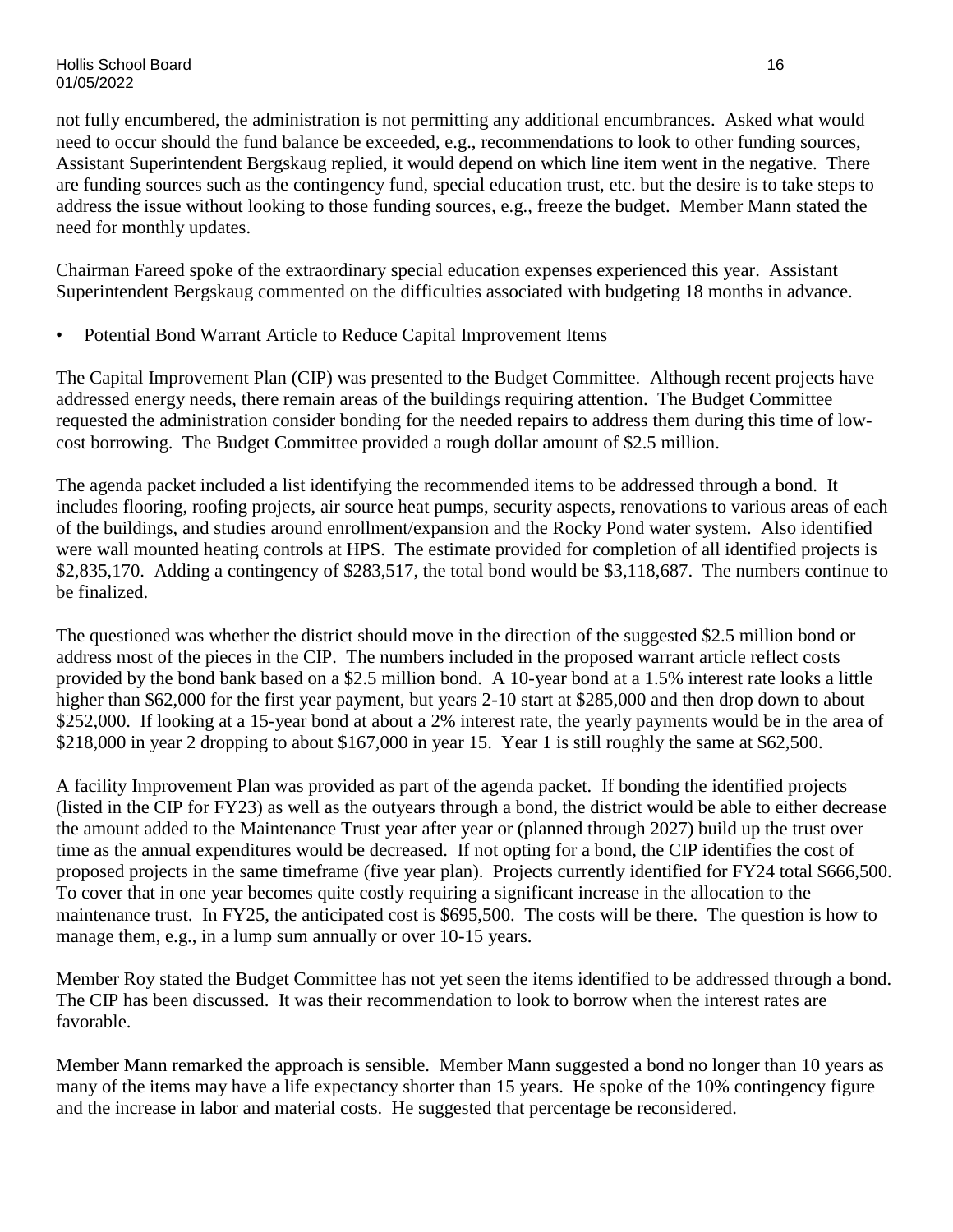Hollis School Board 17 01/05/2022

Member Mann commented on existing debt service and questioned if it would be favorable to roll the existing debt service into a new bond. Member Roy commented on her belief the Business Administrator is looking into all available options, and her input should be sought.

Chairman Fareed spoke of her time serving on the Budget Committee. Made clear to her were things to consider with respect to bonding; if you fund the projects identified in the CIP year over year, what the taxpayers see are large fluctuations from one year to the next. When the projects are combined and bonded, the yearly cost is understood and spread out evenly over time. Also to be considered are users of the services paying into the cost. If the cost is incurred in a single year someone moving in the following year is able to avail themselves of the services without incurring that cost whereas if bonding over ten years, those who move in help pay for the use they get themselves when their children are in the district.

Chairman Fareed spoke of projects that cannot be phased in, e.g., the grease functions in the kitchen are grandfathered to the septic function, which is now 40 years old. When that system goes, it will trigger a legal obligation to renovate the kitchen's grease handling and certain other functions.

• Review of Budget Calendar Dates – Informational

The last day to accept Petition Warrant Articles for the Hollis School District is February 7<sup>th</sup>. February 8<sup>th</sup> is the date of the Public Hearing (snow date February 10<sup>th</sup>). The School District Meeting date is Wednesday, March  $9<sup>th</sup>$  (snow date of March  $10<sup>th</sup>$ ).

• Hollis Educational Support Staff Association (HESSA) Contract Negotiations Update

Vice Chairman Kellner stated the support staff association has ratified a tentative agreement. She spoke of the difficult environment to be negotiating in. There is a difficult labor market with local businesses offering \$15/hour, signing bonuses, etc. There are several unfilled paraprofessional positions as well as long-term openings with custodial and maintenance staff. At times we see attrition of our paraprofessional staff to the COOP because of the longer hours they work in the COOP resulting in their eligibility for benefits.

Regarding insurance costs, the employee contribution has increased significantly over the past 4 years and the district has not adjusted the insurance caps over that time.

The contract is a three-year term, and is not sanbornized, which means taxpayers will vote one year of the contract over the next three years. For FY23, the district is offering a shift in categories; custodial staff will go from category 1 to category 2 (on the salary table), maintenance staff from category 2 to category 3, and a 4% increase will be offered to employees on and off the step table.

The monthly insurance caps are being increased by \$50 for a two-person plan and \$100 for family plan and offering 1 additional paid holiday for all support staff. Total cost for FY23 is \$87,661.

In FY24, it is a 3.5% increase. Monthly insurance caps are being increased by \$50 for a two-person plan and \$100 for family plan, and \$500 towards the annual insurance premium for part-time employees. The total cost for FY24 is \$69,256.

In FY25, it is a 4.5% increase. Monthly insurance caps are being increased by \$50 for a two-person plan and \$100 for family plan. The total cost for FY25 is \$74,497.

The total contract cost (all three years) is \$231,414.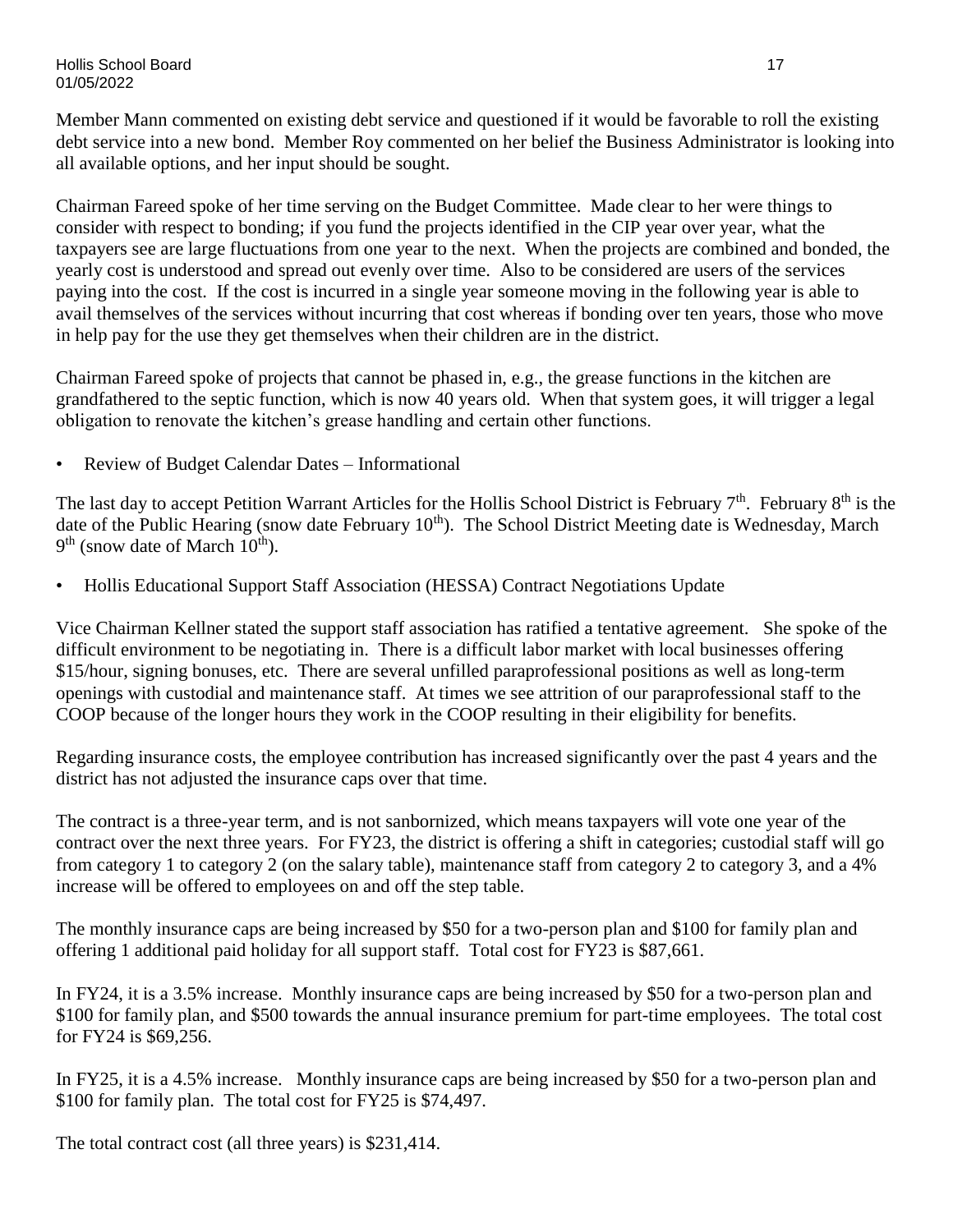#### Hollis School Board 18 01/05/2022

Asked if there are significant changes in management rights or other language, Vice Chairman Kellner stated a lot of language was clarified to remove loopholes around vacation eligibility, pay differential based on various certifications as well as holiday pay.

Asked if management rights are preserved from previous cycles, she stated they are. Chairman Fareed commented on the desire to compensate fairly and competitively particularly in a market where we find chronic shortages, but at the same time cannot lose control over the institutional product. Asked how she feels about the competitive advantages this gives the administration; Assistant Superintendent Bergskaug stated her belief this contract will help the district move forward. She noted the contract negotiated in FY18 saw a ton of language shifts with increased management rights, which is why a one-year contract was done to see how it worked out. We have established those more fully in the last three years. When coming to the table this year there were not a lot of management rights we felt needed to be addressed. What we felt we really needed to address is staffing shortages and the labor market to ensure competitiveness with other employers. Asked how this compares with compensation packages of the other districts within the SAU, she noted the custodial maintenance shifts that would occur in year one of this contract were made at the COOP district last year. Hourly wages, with these increases, will be slightly higher than the COOP, however, they have the advantage of having a longer day for the paraprofessionals providing the eligibility for benefits.

Member Mann questioned if attrition issues are being seen from support staff or are anticipated will be seen. Assistant Superintendent Bergskaug stated the district has had openings with paraprofessionals, custodians, and maintenance this year. When those openings were created many were due to retirements, but the difficulty has been with finding and retaining staff at that level.

• Notice of Maladministration, Malice, Malfeasance by the Hollis School Board Officials and NH

Chairman Fareed remarked members of the public submitted a Notice of Maladministration, Malice, Malfeasance. It is a document that clearly has been thought through very seriously and represents a point of view that the Board has not been doing its job, and her reading of it to be that this School Board does not have the legal right, at a Constitutional or legislative level, if her understanding is correct, to write policy or support executive decisions by the Superintendent and staff concerning masks. There was mention of the vaccines, which the Board has no authority over, and a commentary about CRT, which seems a little bit distinct from the bulk of the body of the document, and the Board has not done anything about anything revolving or touching on CRT.

She requested the conversation be kept around masks as it seems to be the number one item, and the public input that has been provided the Board for many months has been mostly focused on the decision to require masks in the Hollis elementary schools.

The Chair stated a willingness to receive additional public input only if a quick comment that is corrective in nature. She commented what has remained consistent even prior to her tenure is that the Board can address this kind of issue by taking action or choosing not to. The Board agreed to discuss this because it was presented to the Board seriously.

The document posits that the Board does not have the authority to impose a mask requirement or to support an executive decision by the Superintendent to impose a mask requirement. It formulates this assertion in constitutional matters and legislation and how we are legislated into being as a school board and seems to state that if we do not comply with the wishes expressed through the document and its presentation that the public members who support this would take legal steps to address the concerns it cites.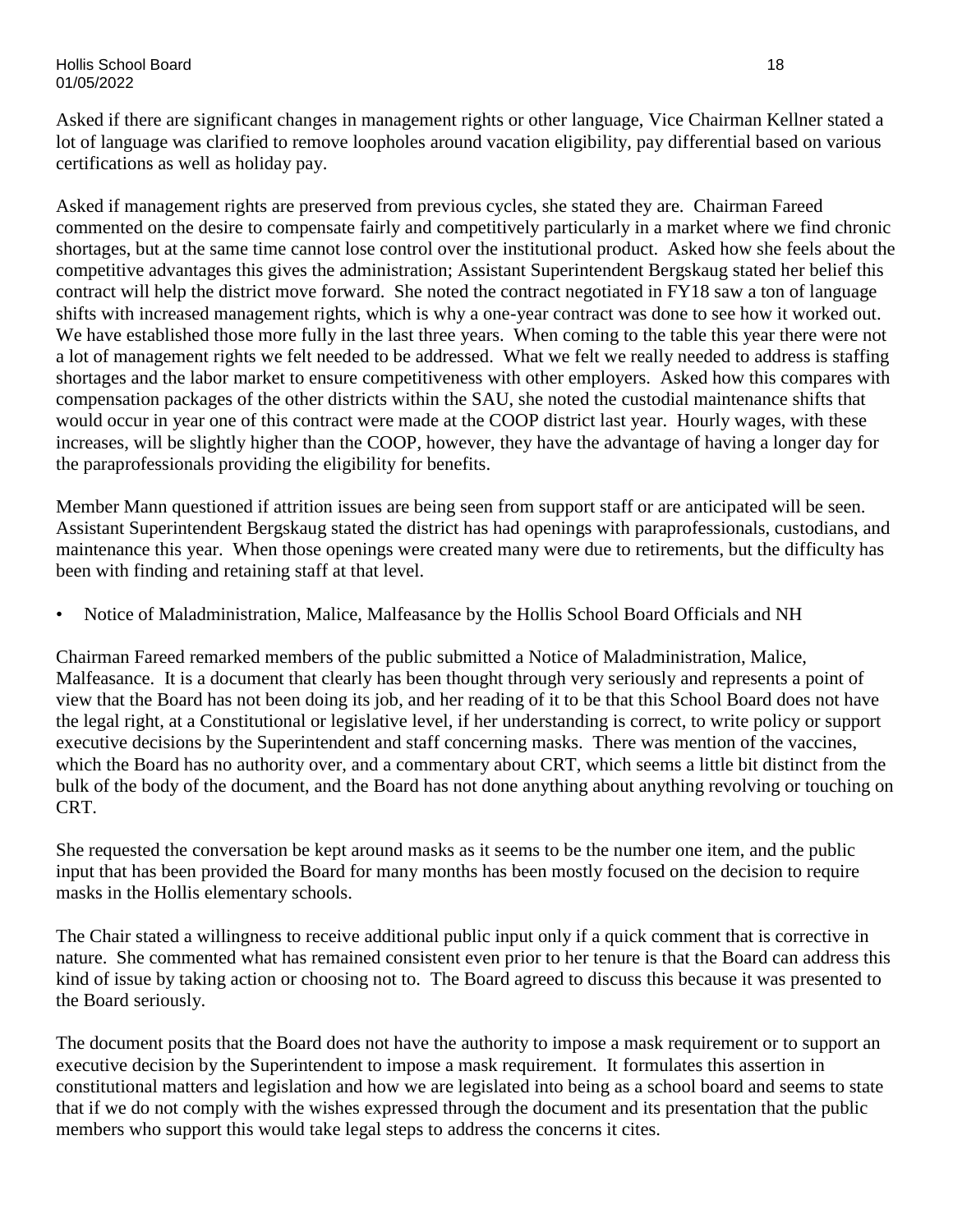The Board has been asked to vote to withdraw its support of the Superintendent's recommendations for masking.

Member Arthur stated her opinion because she only received the document in real time she does not feel as though she has had time to digest it. While she respects receiving it and the opportunity to discuss it, she did not feel prepared to consider taking a position at this time.

Member Mann stated his agreement commenting it would be improper to take a position and say no more masks. We have been consistent for these many months. At this point, we are in a different place than we were in September. We now have vaccines that are available to the grade levels of most of our students. We have been discussing and continue to be on the path of moving to mask optional when returning from the Martin Luther King, Jr., weekend. He has asked the Superintendent repeatedly if he needs anything from the Board to be able to enact that by himself and noted the Board's prior action that provided the Superintendent the authority to make that decision.

Member Mann restated his expectation that the Board continues to be on the path of being optional the day after returning from the Martin Luther King, Jr., holiday.

Member Arthur cited the language "That the Board provide him the authority to adjust as we go throughout the school year. Parents would be notified of any changes in as timely a manner as possible.". Asked, she stated she was quoting the meeting minutes from the meeting where that authority was given.

Member Mann spoke of his appreciation for how the document was presented and the thoughtfulness that went into it. He noted some of the elements have already been challenged and addressed legally. He also noted any one member of the Board is subject to a code of conduct, adherence to State Statute, rules surrounding confidentiality, etc., and could be brought before a Superior Court Judge to be removed. That possibility exists every time the Board calls to order.

He would not support taking any formal action at this time as there has not been time for the rest of the community to provide input on the issue. There is the need to ensure that residents are aware the Board may take formal action on a matter. Because the item was not part of the published agenda, those who may wish to provide input whether in support or opposition, were not provided that opportunity.

He supported amending the agenda to include a discussion item believing it important to assure residents that we are on the path to mask optional by the Martin Luther King, Jr. holiday.

Chairman Fareed noted whether there is a change in required masking is dependent on the numbers. Member Mann stated it is dependent on the numbers, and the Superintendent will have that decision to make. The Board will certainly discuss it during the February meeting regardless of the decision reached.

He believes based on the other operational aspects put in place and the data points gained through the COOP, that our policies to react to cases have shown to be effective, he believes more effective than masks. Once we get through this post-holiday timeframe, he expects the district will be mask optional, and would question why if not the case.

Chairman Fareed commented what she finds interesting about the document is the lack of mention of the pandemic itself. It does not seem to be focused on whether or not masks are effective, whether universal masking is effective at suppressing COVID transmission, it does not talk about links in the chain of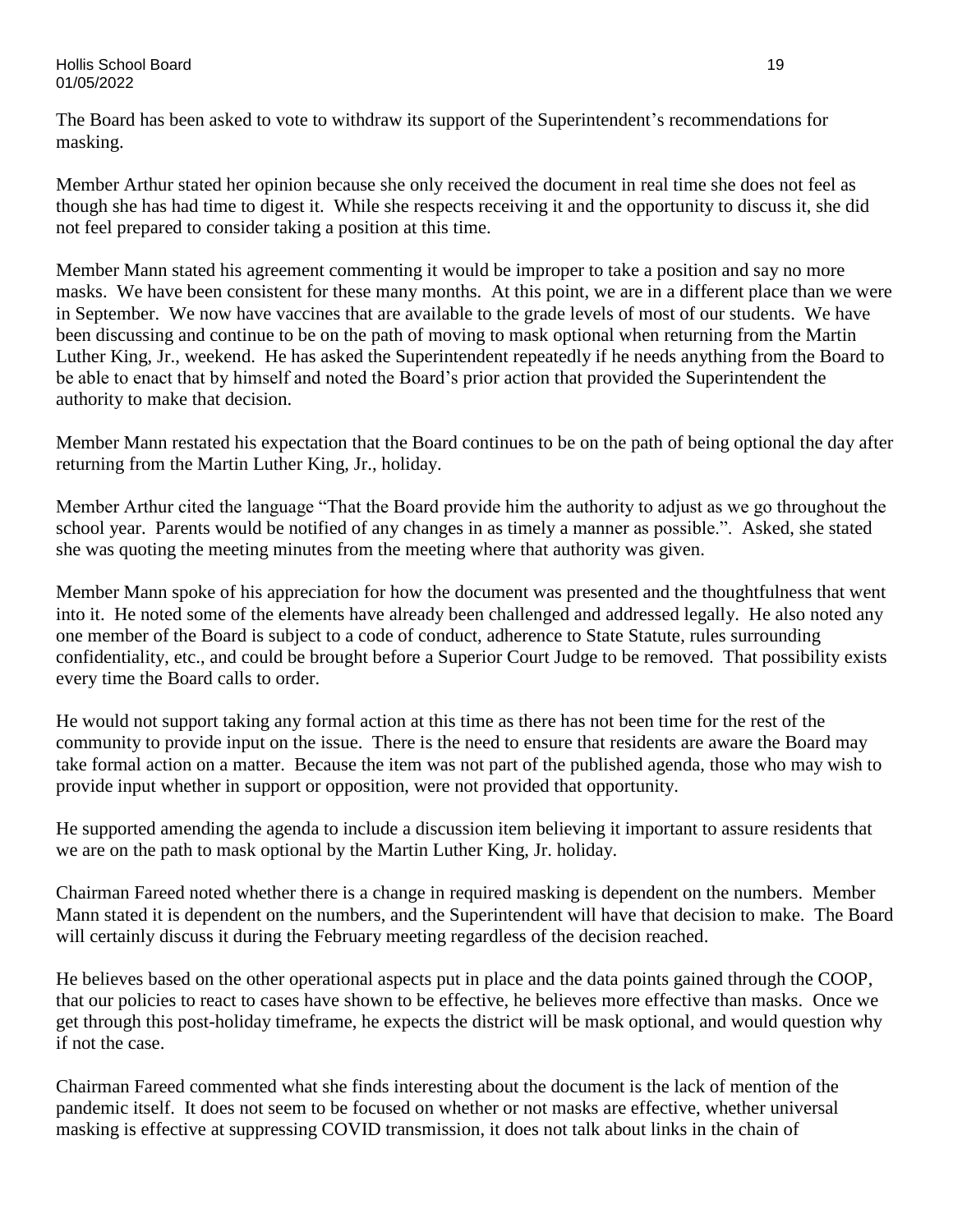transmission out to the broader community, Omicron, Delta and the other granular detail. It talks about our constitutional authority to make decisions either on behalf of the entire district or in support of the Superintendent's executive decisions. It focuses most of the attention on the constitutionality of this agency, the Hollis School Board, to decide that masks can be mandated.

Members Mann, Roy, and Arthur stated that to be a legal challenge. Member Arthur commented to task the Board with that is unreasonable. Chairman Fareed stated the Board does not have the expertise. It is literally an existential question in the sense of in what state does a public school board in New Hampshire exist; where the lines of its authority are.

The Board was asked to rescind mandatory masks tonight. The presentation covered two issues, the removal of a mask requirement and that the Board does not have the right to impose masks on anyone. She is curious of how the courts would interpret that. The Board is legislatively founded to carry out certain obligations, e.g., students cannot come to school barefoot, and we have the authority, responsibility and right to require shoes. In fact we impose close-toed shoes for example for the protection of children's feet, particularly for the playgrounds.

#### Chet Wisboski, Farm Pond Lane

Wished to clarify the people's position is that nobody, other than the Legislature, has the authority to make law and even the Legislature cannot make law that changes the Constitution. In order to do that a Constitutional Amendment has to pass.

Member Mann stated the School Board is a policy making board. That is its only task. Our policies cannot usurp state and federal law. Any of our policies need to be in alignment with that. He finds it an interesting challenge and would like to understand where some of these arguments fall.

Chairman Fareed stated, to her knowledge, the Board does have the authority and the Superintendent does have the authority to decide to call for a mask requirement. However, she does not know if that has been tested in the courts. The School Board must abide by State law, Executive Orders, and rules from the Department of Education. She is unaware of any challenge regarding the authority of a public school board to require masks in this state.

There was a lawsuit against mask mandates and the court that went through found that the lawsuit did not have validity. There was no commentary in the court's ruling that said the school board does not have the authority. She believes having only had this one reading and no legal input, the Board cannot take an action based on a very serious but admittedly small group of people who have a very focused point of view on the basis that we do not have the authority to impose a mask mandate. If each of us would like to change the mask requirement she believes it is within the authority they have to impose the mask requirement.

The question of authority versus a positive view on the requirement of masks are separate issues in her mind. She believes if in fact public school boards in this state do not have the authority to impose masks that is something that will have to go through state legislation and the courts to iron out.

#### Chet Wisboski, Farm Pond Lane

Stated they are not looking to go through normal courts. They are looking to go through common law courts. The other courts have failed them. They will establish common law courts and have a jury of their peers. He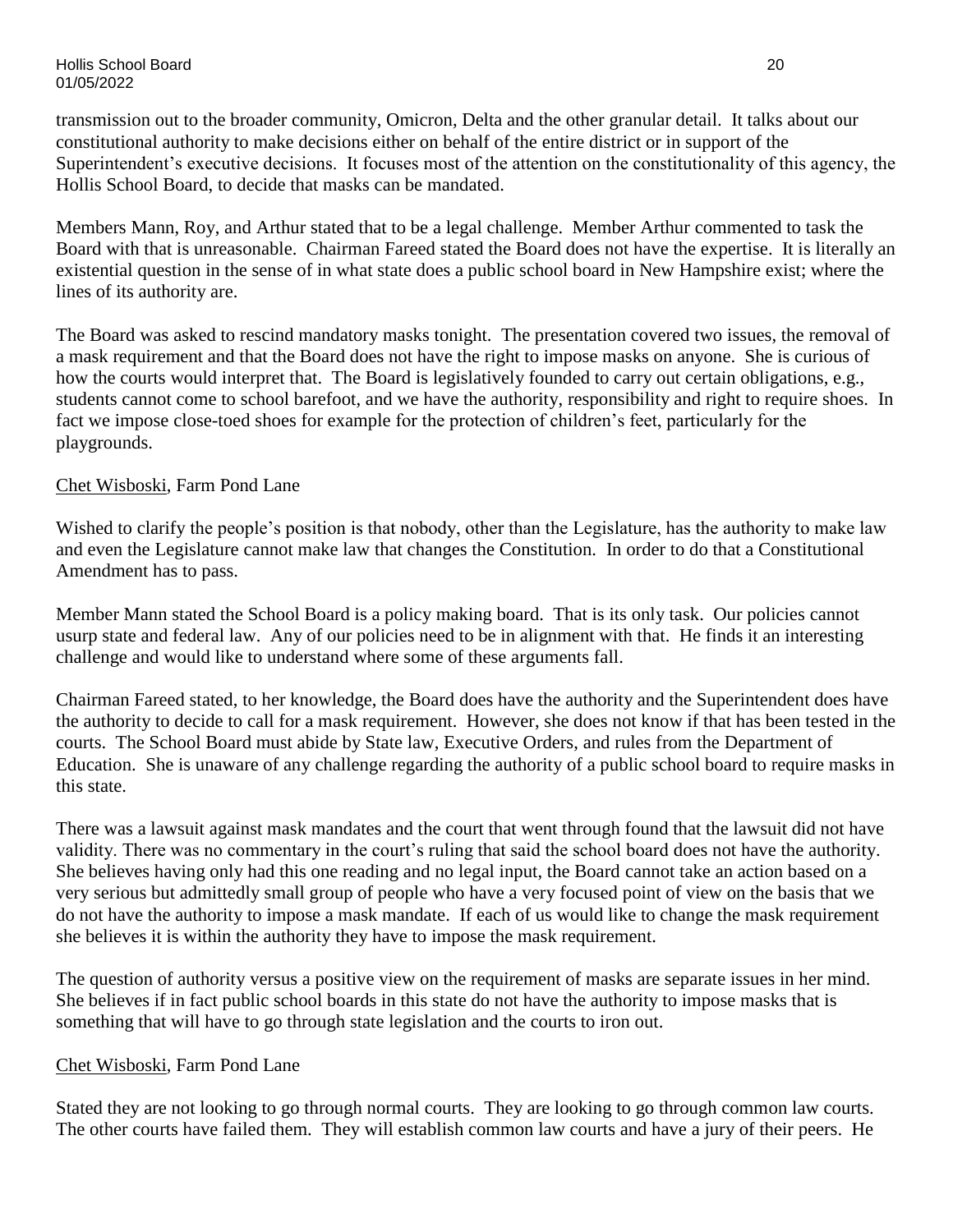also pointed out that now that the Board has been noticed, a delay constitutes a violation of civil rights. You have been notified. They are asking for a vote on this tonight as it is a matter of civil rights and they have been notified.

Assistant Superintendent Bergskaug began to respond and was talked over.

Mr. Wisboski continued stating this is not a group of people demanding that you drop mask mandates, it is the constitution that restrains your power.

Chairman Fareed stated that to be his view and that she respects his view but does not agree with it given what she feels she knows from her years of service on the Board.

Mr. Wisboski stated, "Well we're here to educate.".

Chairman Fareed continued, you have an opinion, and we are no longer having public input. She stated her appreciation for the fact that she invited members of the public to clarify her misunderstandings and she appreciates the clarification.

Chairman Fareed noted she does not know what the court of common law is, and if the intent is to continue to pursue this, they may want to provide additional written documentation of what next steps are perceived so that the Superintendent and Board have an idea of the kind of engagement planned.

Asked if she wished to provide input, Assistant Superintendent Bergskaug remarked she had wished to express her belief the discussion had reached a point where it was prudent to seek legal counsel both for the Board and the Superintendent who is identified and not present tonight.

Chairman Fareed questioned the will of the Board relative to taking any kind of deliberative action. Member Mann restated his objections to taking such action. The Superintendent is not present to engage in a discussion with the Board. The Board has not publicly noticed an action that would overrule the operational authority of a Superintendent. If we overrule his operational authority, each one of you own the operations aspect of not only wearing masks, but pretty much everything else that goes on in the school. He would submit that none of the Board members are qualified to usurp the operational authority of the Superintendent. He needs to be able to discuss this with the Superintendent and ask direct questions before he would support any kind of an action like this.

Member Arthur agreed she would not want to deliberate on the topic for some of the reasons Member Mann has mentioned and given she has not had the opportunity to digest the information presented. She remarked in July the Board voted on a motion to accept the reopening plan as presented noting the recommendation of the Superintendent that masks be required, and that the Superintendent has the authority to make changes to this plan based on local conditions. As was stated, we would be overriding the Superintendent's recommendations. It was never the Board that instituted a mask mandate in that language.

Member Roy stated agreement with the statements made by her colleagues; the person in question is the Superintendent who was not present. Discussion could not occur with him at this time. She reiterated the item was not included as part of the agenda, and the public was not made aware of the potential for Board action.

Vice Chairman Kellner stated agreement with the comments made by her colleagues.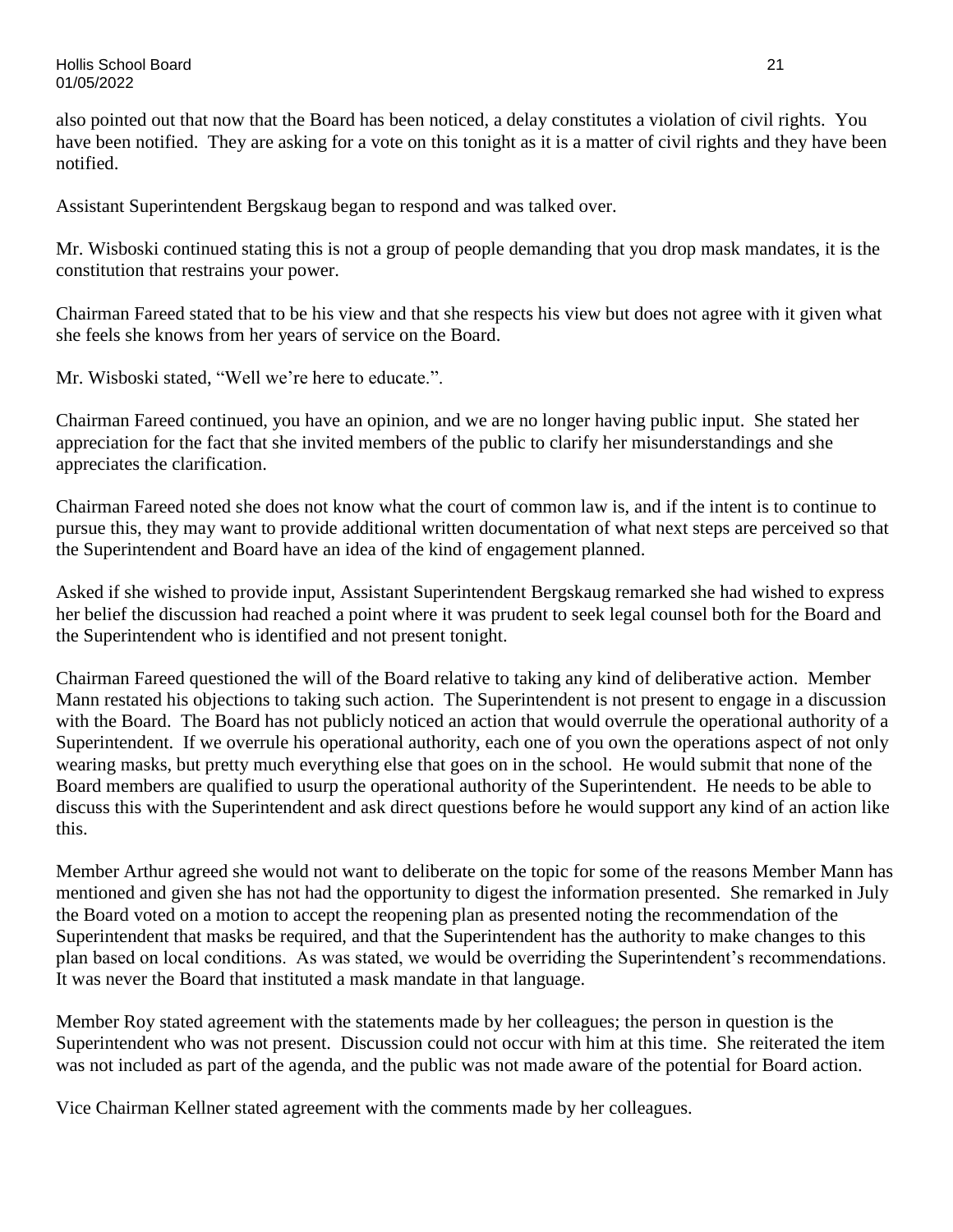Chairman Fareed spoke of the constitutionality of a New Hampshire School Board's authority to support a recommendation from the Superintendent; we have an example of a school board nearby that decided to vote against the Superintendent's recommendation. She understands it is thought the Board has that authority and she is pretty certain that there is that dynamic at play, but she simply does not agree with the view. She does not disrespect the view or the individuals as thinking people who are her peers as citizens and residents. She just does not agree with it. She is 100% in agreement that the Superintendent, Assistant Superintendent, and Board members should be given the opportunity to digest the document. From what has been presented so far, she does not see anything she recognizes as authorizing school boards in New Hampshire.

If what is in the document is correct, it has to apply not to Hollis only, and if there is a step that you can take to bring that debate into the public circle so that it is discussed and debated with people who are as serious and responsible as you are then that will have the greatest impact with the least harm to the great majority of our citizens who deserve a peaceful shift in their understanding if their understanding is wrong.

The sense of the Board was not to pursue a decision at this time.

### **DELIBERATIONS**

• To see what action the Board will take regarding ratification of the tentative agreement between the Hollis Educational Support Staff Association (HESSA) and the Hollis School Board

#### **MOTION BY MEMBER KELLNER THAT THE BOARD RATIFY THE TENTATIVE AGREEMENT BETWEEN THE HOLLIS EDUCATIONAL SUPPORT STAFF ASSOCIATION (HESSA) AND THE HOLLIS SCHOOL BOARD MOTION SECONDED BY MEMBER ROY**

### ON THE QUESTION

Chairman Fareed commented on the significant chronic shortfalls. We are struggling to ensure enough staff to fulfill our obligations to students, we are struggling to keep the building clean during a pandemic because we do not have enough custodians. The Facilities Director has to participate in the cleaning of the buildings, which means he is not doing what we hired him to do. This is a very expensive custodian. This is an overall increase over previous years, but for the past 4 years we have been in the mid \$50,000/year increase range. Like in a lot of industries that puts job compensation actually behind.

Member Mann stated appreciation for the negotiating team and support of the tentative agreement.

Chairman Fareed asked for clarification of next steps should the Board ratify the tentative agreement. Assistant Superintendent Bergskaug stated the Budget Committee would be provided with a redlined Collective Bargaining Agreement (CBA) as well as the PowerPoint summary. At next Tuesday's Budget Committee meeting, the tentative agreement will be presented and discussed after which the Committee will take a position. From there a public hearing would be conducted on all warrant articles. At the District Meeting the voters will vote on the CBA as its own individual warrant article.

Chairman Fareed pointed out the qualifications of the negotiating team. Member Roy has extensive experience with corporate America, with educational training, management, international communications, etc. Vice Chairman Kellner is a reformed CPA. Arthur Anderson was an Auditor for years in Manhattan. We have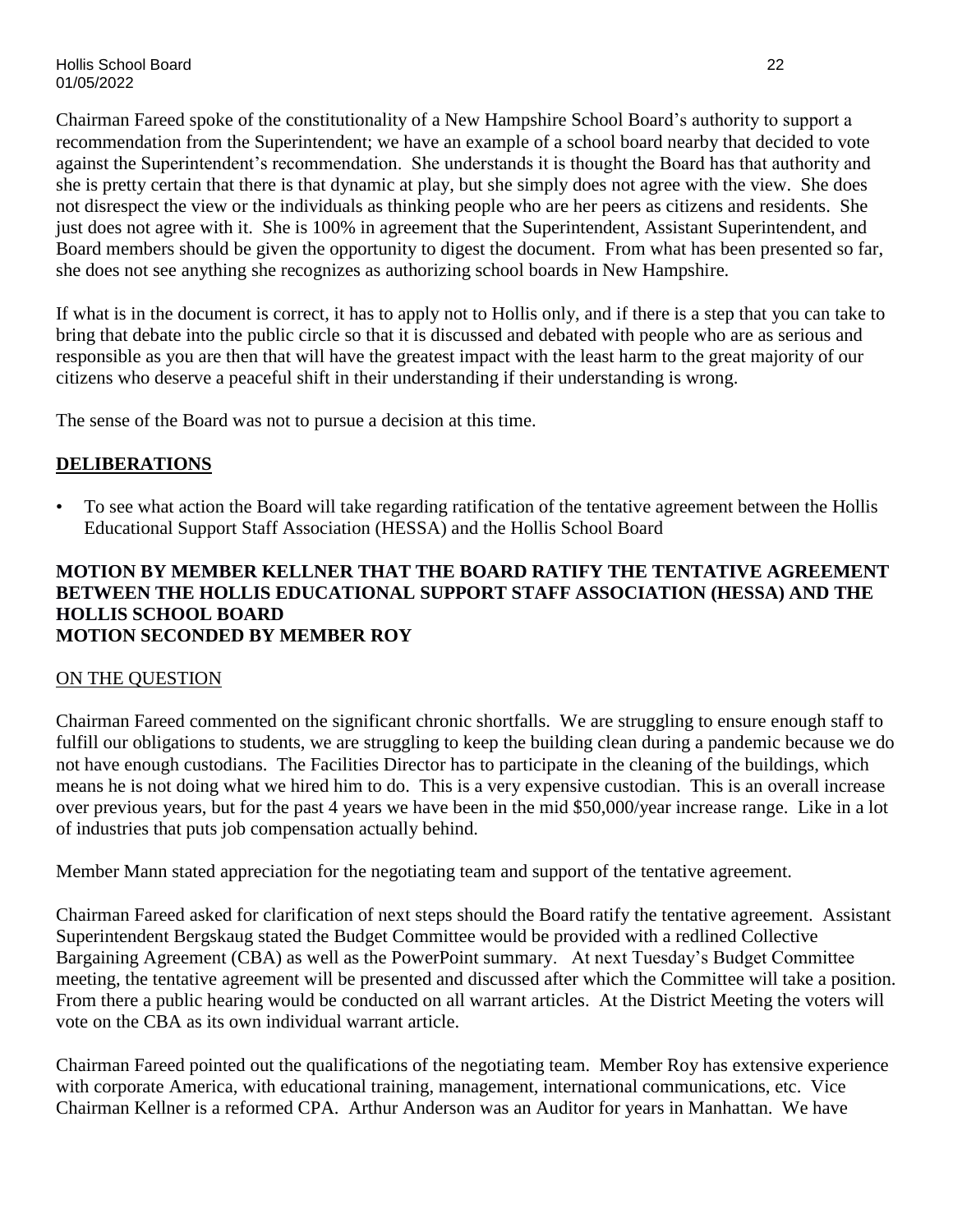extensive experience on this team with corporate standards, communications, and accounting on the higher level.

## **MOTION CARRIED 5-0-0**

• To see what action the Board will take regarding Policy **DAF** – Administration of Federal Grant Funds *Given its Third Reading;*

### **MOTION BY MEMBER ARTHUR TO ACCEPT THE THIRD READING AND ADOPT POLICY DAF – ADMINISTRATION OF FEDERAL GRANT FUNDS MOTION SECONDED BY MEMBER ROY**

## ON THE QUESTION

Member Arthur noted at the last meeting there was the suggestion of the removal of the link to the definition of contactor. That has been removed.

Chairman Fareed questioned the sentence that reads: **"**The Board accepts federal funds, which are available; provided that there is a specific need for them and that the required matching funds are available." Assistant Superintendent Bergskaug explained the language is looking to encompass all types of federal funds. There are those that require a match, e.g., the 80/20 split for grant funds for security purposes.

Suggestions were made for possible rewording of the sentence. Assistant Superintendent Bergskaug noted the language has not changed in this review of the policy and is required by law. **MOTION CARRIED 5-0-0**

• To see what action the Board will take regarding Policy **EEAEA** - Mandatory Drug and Alcohol Testing *Given its Second Reading;*

## **MOTION BY MEMBER ARTHUR TO ACCEPT THE SECOND READING OF POLICY EEAEA – MANDATORY DRUG AND ALCOHOL TESTING MOTION SECONDED BY MEMBER ROY**

## ON THE QUESTIONS

Chairman Fareed noted this policy pertains to school bus drivers and other contracted carriers. It is not referencing other employees.

# **MOTION CARRIED 5-0-0**

• To see what action the Board will take regarding policy **IMBA** - Distance Education *Given its First Reading;*

## **MOTION BY MEMBER ARTHUR TO ACCEPT THE FIRST READING OF POLICY IMBA - DISTANCE EDUCATION MOTION SECONDED BY MEMBER ROY**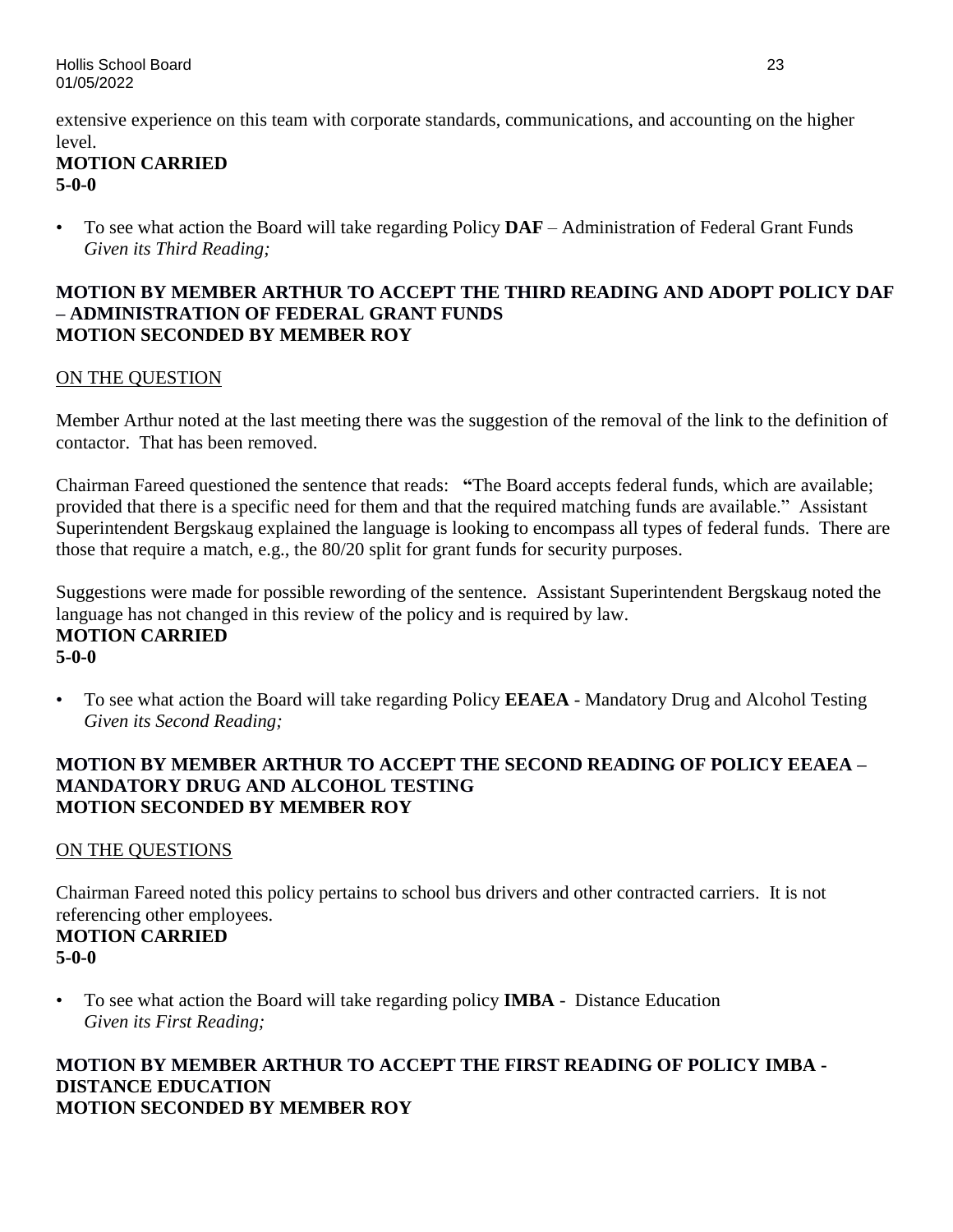## ON THE QUESTION

Assistant Superintendent Bergskaug stated the policy is recommended, not required. It is believed important to put in place, given the district transitioned to remote learning at a time and remote learning is not authorized at this time, to define distance education and remote learning and to distinguish distance education from education that is being provided in the classroom with technology tools. This simply serves to better define that for us as a district. It also identifies that should there be a new state regulation and/or emergency authorization that we will create procedures that would be in accordance with the legal requirements.

Member Roy questioned if the language came down from the state and was told the policy is a combination of a sample policy and consultation with legal counsel.

Asked if this is meant to be more emergency based or to cover what other districts do, Assistant Superintendent Bergskaug stated it to be intended to be broader. She provided the example of schools being shut down and remote learning being necessary; this is authorizing what that is and that we would establish procedures that would be in accordance with that. She recognized it is definitely a first reading and there is more discussion for the Policy Committee to have.

Chairman Fareed stated the distinction is between distance education and remote learning. She asked if VLACS would be considered distance education (full delivery of an educational product for a student). Assistant Superintendent Bergskaug stated that to be a good example. Remote learning is with instruction provided by a district employee. This policy allows us to draw that distinction. She suggested that be even further clarified.

### **MOTION CARRIED 5-0-0**

• To see what action the Board will take regarding policy **AC** – Non-Discrimination *Given its First Reading;*

#### **MOTION BY MEMBER ARTHUR TO AMEND BY CORRECTING THE SPELLING OF "DISTRICT" IN THE PROPOSED TITLE AND ACCEPT THE FIRST READING OF POLICY AC – NON-DISCRIMINATION, AS AMENDED MOTION SECONDED BY MEMBER ROY**

### ON THE QUESTION

Chairman Fareed noted that Section D states "No later than October 15, 2020". Assistant Superintendent Bergskaug stated it to be a legal reference.

### **MOTION CARRIED 5-0-0**

• To see what action the Board will take regarding policy **ACE** - Procedural Safeguards, Non-Discrimination on the Basis of Handicap/Disability *Given its First Reading;*

## **MOTION BY MEMBER ARTHUR TO ACCEPT THE FIRST READING OF POLICY ACE** - **PROCEDURAL SAFEGUARDS, NON-DISCRIMINATION ON THE BASIS OF HANDICAP / DISABILITY, AS PRESENTED**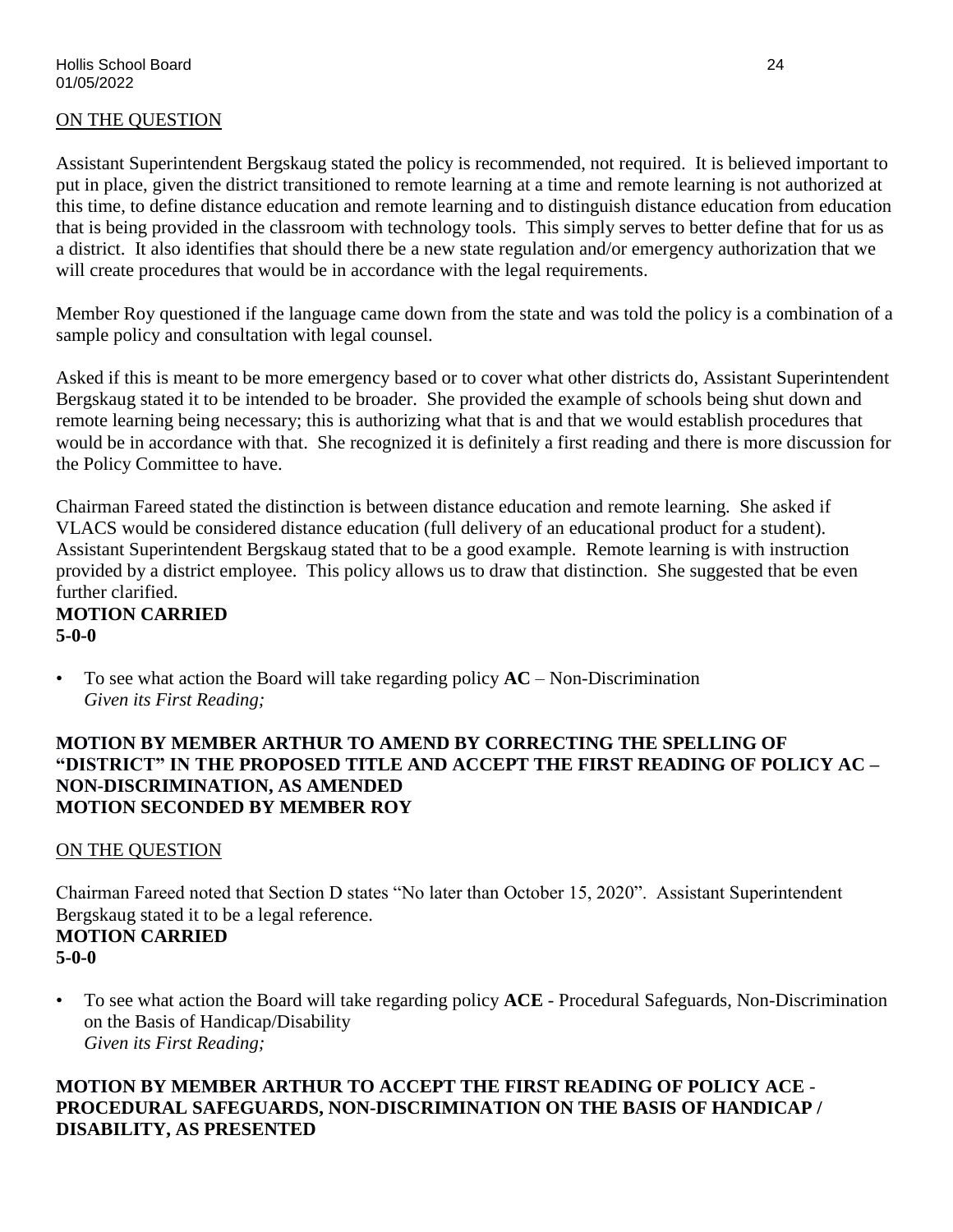### **MOTION SECONDED BY MEMBER ROY**

#### ON THE QUESTION

Member Arthur noted this policy is updated per the recommended policy by the New Hampshire School Board Association. Assistant Superintendent Bergskaug commented on the numerous pieces to the procedural safeguards, which are provided to families during meetings, making it more sensible to simply refer to the handout.

### **MOTION CARRIED 5-0-0**

• To see what action the Board will take regarding policy **EF** - Food Service Management *Given its First Reading;*

#### **MOTION BY MEMBER ARTHUR TO ACCEPT THE FIRST READING OF POLICY EF - FOOD SERVICE MANAGEMENT, AS PRESENTED MOTION SECONDED BY MEMBER ROY**

#### ON THE QUESTION

Changes reflect a title that has been in place for several years as well as updated language from the Administrative Rules.

Chairman Fareed noted the language "No student will be subject to different treatment from the standard school lunch meal or school cafeteria procedures, regardless of ability to pay for such meal.". Assistant Superintendent Bergskaug stated the district has been following that practice for years. The addition of the language is a means for the policy to reflect practice.

### **MOTION CARRIED 5-0-0**

#### **NON-PUBLIC**

**MOTION BY MEMBER KELLNER THAT THE BOARD, BY ROLL CALL, GO INTO NON-PUBLIC SESSION PURSUANT TO RSA 91-A:3 II (a) THE DISMISSAL, PROMOTION OR COMPENSATION OF ANY PUBLIC EMPLOYEE AND (c) TO DISCUSS A MATTER, WHICH IF DISCUSSED IN PUBLIC, WOULD LIKELY AFFECT ADVERSELY THE REPUTATION OF A PERSON, OTHER THAN A MEMBER OF THE BODY OR AGENCY ITSELF MOTION SECONDED BY MEMBER ROY**

5

*Viva Voce Roll Call was conducted, which resulted as follows:*

Yea: Robert Mann, Brooke Arthur, Carryl Roy, Amy Kellner, Tammy Fareed

Nay: 0 **MOTION CARRIED**

*The Board went into non-public session at 9:51 p.m. The Board came out of non-public session at 10:11 p.m.*